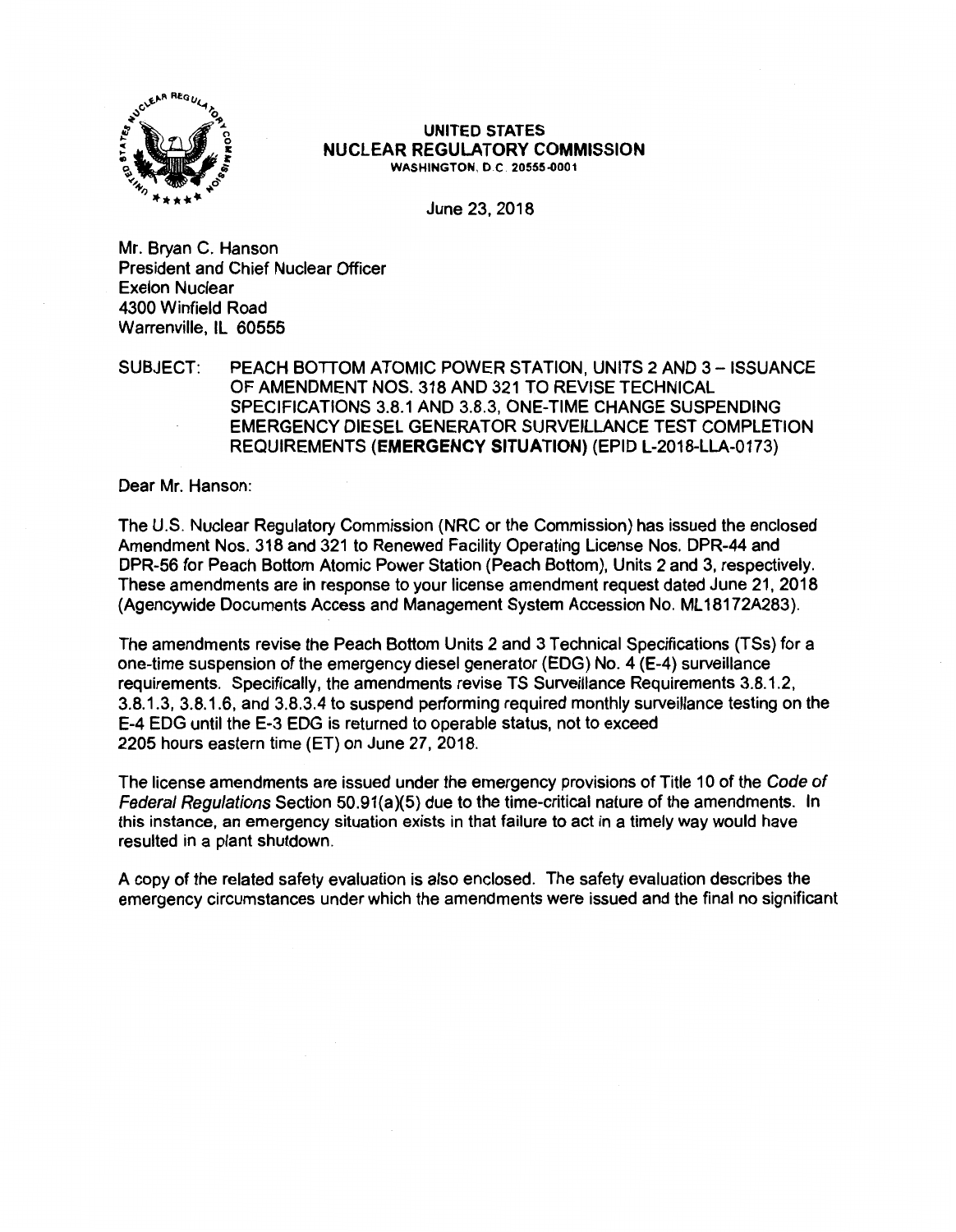hazards consideration determination. A notice of issuance addressing the final no significant hazards consideration determination and providing for opportunity for a hearing and for public comment will be published after issuance.

Sincerely,

.\_\_\_J, 1 *~CT!Jvrl)--* ~~~ ------ -

Jennifer C. Tobin, Project Manager Plant Licensing Branch I Division of Operating Reactor Licensing Office of Nuclear Reactor Regulation

Docket Nos. 50-277 and 50-278

Enclosures:

- 1. Amendment No. 318 to DPR-44
- 2. Amendment No. 321 to DPR-56
- 3. Safety Evaluation

cc: Listserv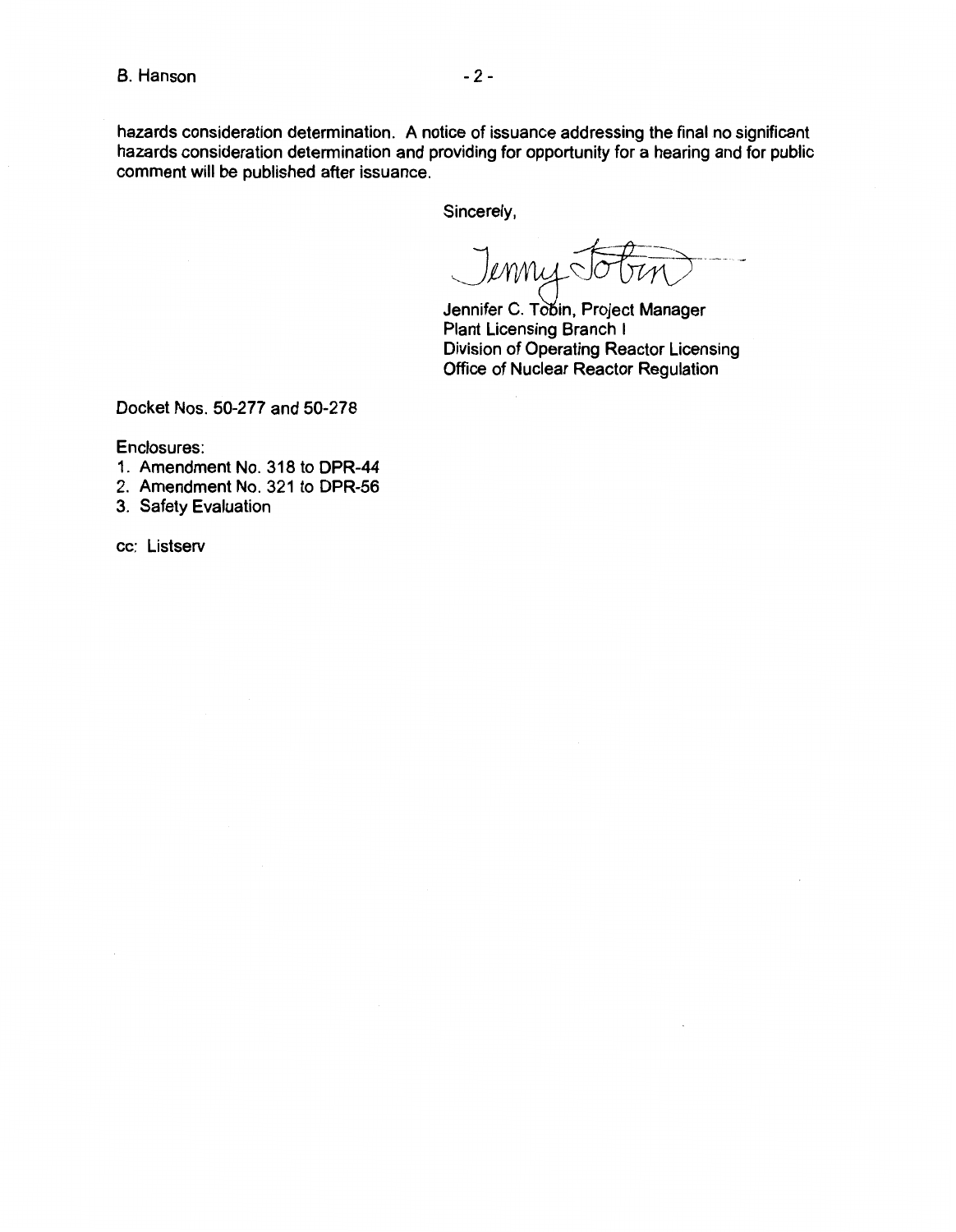

**UNITED STATES NUCLEAR REGULATORY COMMISSION WASHINGTON,** O.C **20555-0001** 

# EXELON GENERATION COMPANY, LLC

# PSEG NUCLEAR LLC

## DOCKET NO. 50-277

## PEACH BOTTOM ATOMIC POWER STATION, UNIT 2

## AMENDMENT TO RENEWED FACILITY OPERATING LICENSE

Amendment No. 318 Renewed License No. DPR-44

- 1. The U.S. Nuclear Regulatory Commission (the Commission) has found that:
	- A. The application for amendment by Exelon Generation Company, LLC (Exelon Generation Company), dated June 21, 2018, complies with the standards and requirements of the Atomic Energy Act of 1954, as amended (the Act), and the Commission's rules and regulations set forth in 10 CFR Chapter I;
	- B. The facility will operate in conformity with the application, the provisions of the Act, and the rules and regulations of the Commission;
	- C. There is reasonable assurance (i) that the activities authorized by this amendment can be conducted without endangering the health and safety of the public, and (ii) that such activities will be conducted in compliance with the Commission's regulations:
	- D. The issuance of this amendment will not be inimical to the common defense and security or to the health and safety of the public; and
	- E. The issuance of this amendment is in accordance with 10 CFR Part 51 of the Commission's regulations and all applicable requirements have been satisfied.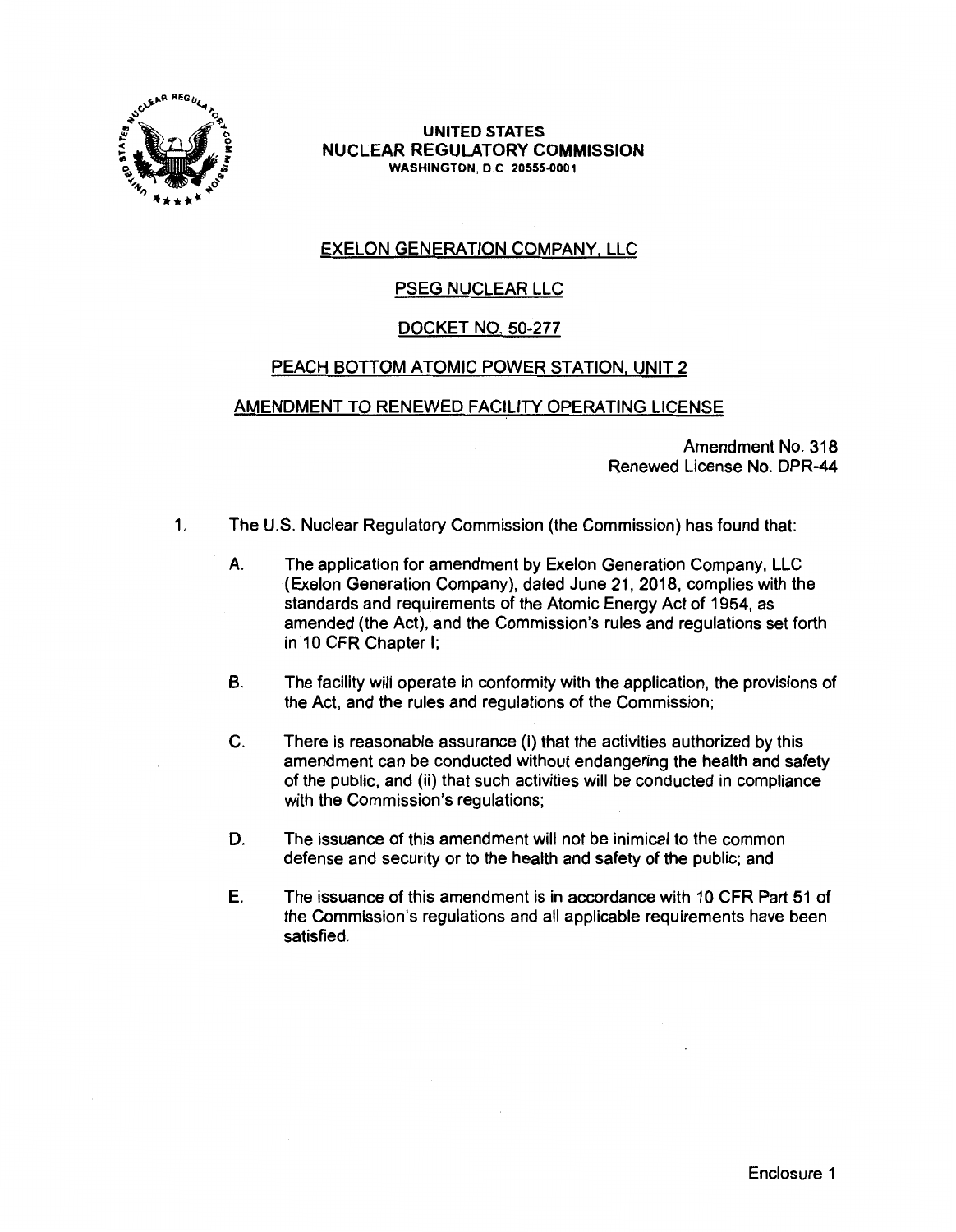- 2. Accordingly, the license is amended by changes to the Technical Specifications as indicated in the attachment to this license amendment, and paragraph 2.C.(2) of Renewed Facility Operating License No. DPR-44 is hereby amended to read as follows:
	- (2) Technical Specifications

The Technical Specifications contained in Appendices A and B, as revised through Amendment No. 318, are hereby incorporated in the license. Exelon Generation Company shall operate the facility in accordance with the Technical Specifications.

3. This license amendment is effective immediately as of its date of issuance.

FOR THE NUCLEAR REGULATORY COMMISSION

Fan Varm

James G. Danna, Chief Plant Licensing Branch I Division of Operating Reactor Licensing Office of Nuclear Reactor Regulation

Attachment:

Changes to the Technical Specifications and Renewed Facility Operating License

Date of Issuance: June 23, 2018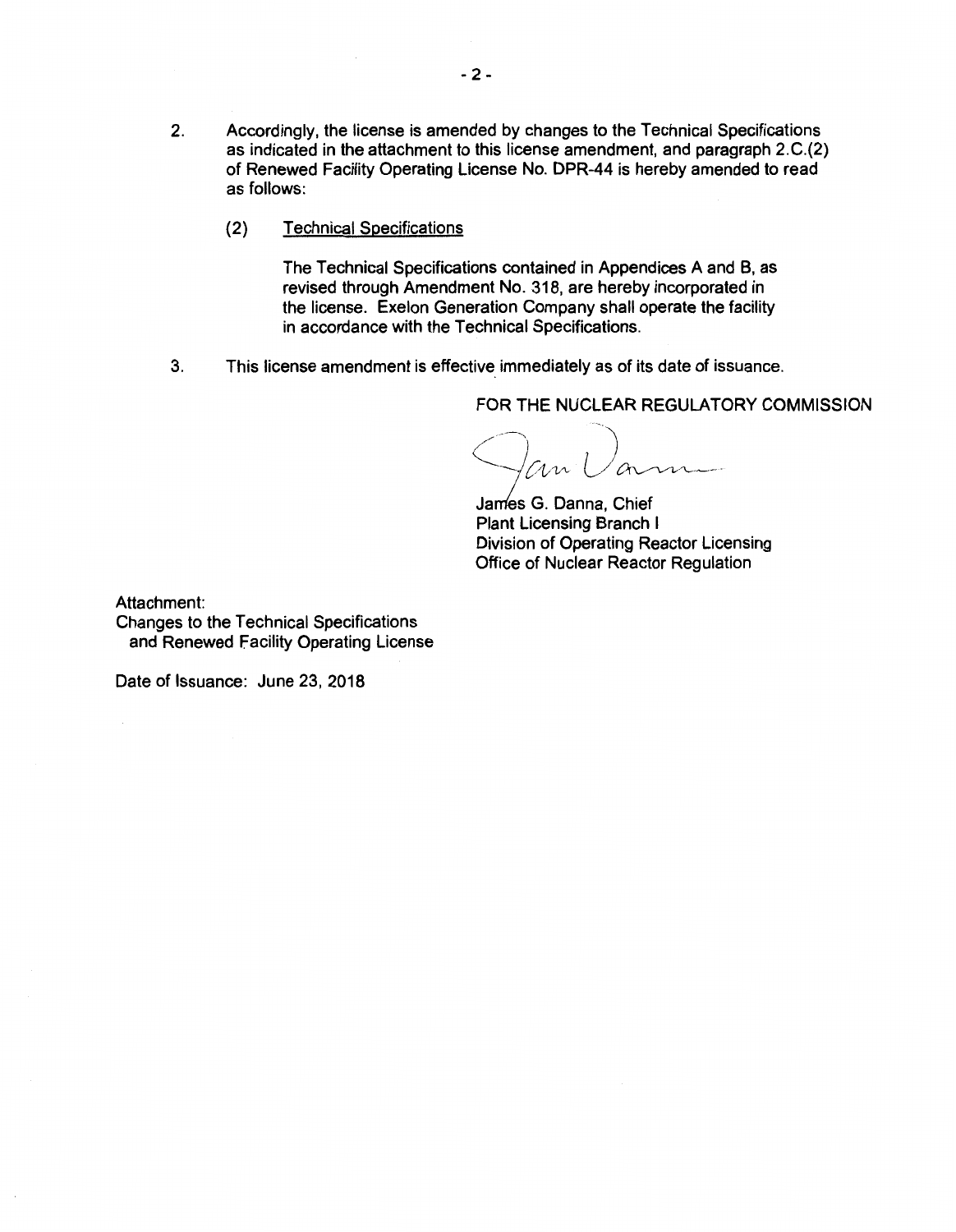### ATTACHMENT TO LICENSE AMENDMENT NO. 318

#### PEACH BOTTOM ATOMIC POWER STATION, UNIT 2

## RENEWED FACILITY OPERATING LICENSE NO. DPR-44

### DOCKET NO. 50-277

Replace the following page of Renewed Facility Operating License No. DPR-44 with the attached revised page. The revised page is identified by amendment number and contains marginal lines indicating the areas of change.

| Remove Page | <b>Insert Page</b> |
|-------------|--------------------|
| 3           |                    |

Replace the following pages of the Appendix A Technical Specifications with the attached revised pages. The revised pages are identified by amendment number and contain marginal lines indicating the areas of change.

| <b>Remove Pages</b> | <b>Insert Pages</b> |
|---------------------|---------------------|
| $3.8 - 7$           | $3.8 - 7$           |
| $3.8 - 8$           | $3.8 - 8$           |
| $3.8 - 9$           | $3.8 - 9$           |
| $3.8 - 27$          | $3.8 - 27$          |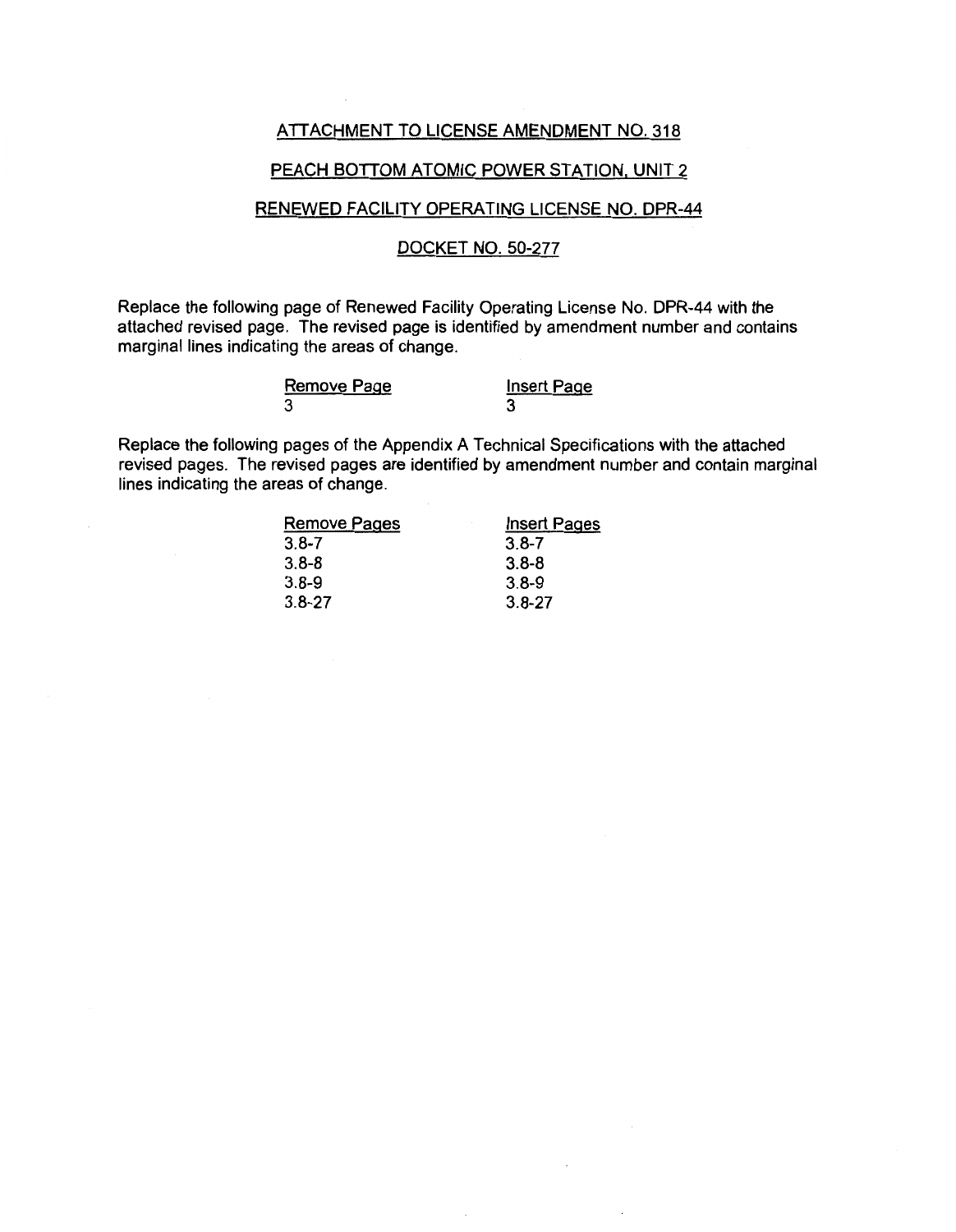- (5) Exelon Generation Company, pursuant to the Act and 10 CFR Parts 30 and 70, to possess, but not to separate, such byproduct and special nuclear material as may be produced by operation of the facility, and such Class B and Class C low-level radioactive waste as may be produced by the operation of Limerick Generating Station, Units 1 and 2.
- C. This renewed license shall be deemed to contain and is subject to the conditions specified in the following Commission regulations in 10 CFR Chapter I: Part 20, Section 30.34 of Part 30, Section 40.41 of Part 40, Section 50.54 of Part 50, and Section 70.32 of Part 70; all applicable provisions of the Act and the rules, regulations, and orders of the Commission now or hereafter in effect; and is subject to the additional conditions specified below:
	- (1) Maximum Power Level

Exelon Generation Company is authorized to operate the Peach Bottom Atomic Power Station, Unit 2, at steady state reactor core power levels not in excess of 4016 megawatts thermal.

(2) Technical Specifications

The Technical Specifications contained in Appendices A and B, as revised through Amendment No. 318, are hereby incorporated in the license. Exelon Generation Company shall operate the facility in accordance with the Technical Specifications.

(3) Physical Protection

> Exelon Generation Company shall fully implement and maintain in effect all provisions of the Commission-approved physical security, training and qualification, and safeguards contingency plans including amendments made pursuant to provisions of the Miscellaneous Amendments and Search Requirements revisions to 10 CFR 73.55 (51 FR 27817 and 27822), and the authority of 10 CFR 50.90 and 10 CFR 50.54(p). The combined set of plans<sup>1</sup>, submitted by letter dated May 17, 2006, is entitled: "Peach Bottom Atomic Power Station Security Plan, Training and Qualification Plan. Safeguards Contingency Plan, and Independent Spent Fuel Storage Installation Security Program, Revision 3." The set contains Safeguards Information protected under 10 CFR 73.21.

> Exelon Generation Company shall fully implement and maintain in effect all provisions of the Commission-approved cyber security plan (CSP). including changes made pursuant to the authority of 10 CFR 50.90 and 10 CFR 50.54(p). The Exelon Generation Company CSP was approved by License Amendment No. 281 and modified by Amendment No. 301.

(4) Fire Protection

The Exelon Generation Company shall implement and maintain in effect all provisions of the approved fire protection program as described in the Updated Final Safety Analysis Report for the facility, and as approved in the NRC Safety Evaluation Report (SER) dated May 23, 1979, and Supplements dated August 14, September 15, October 10 and November 24, 1980, and in the NRC SERs dated September 16, 1993, and August 24, 1994, subject to the following provision:

<sup>&</sup>lt;sup>1</sup> The Training and Qualification Plan and Safeguards Contingency Plan are Appendices to the Security Plan.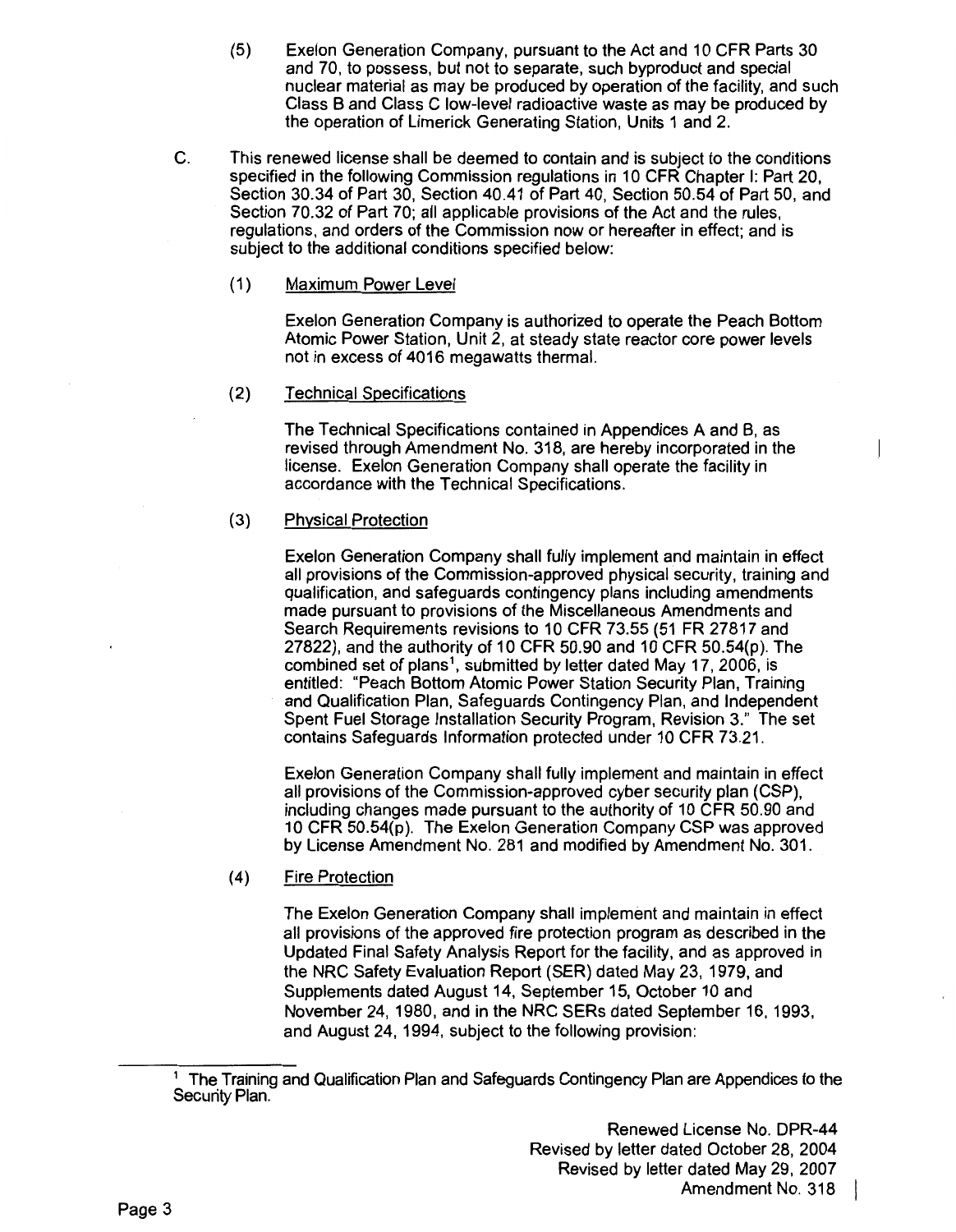AC Sources-Operat'nq 3. 8. l

|            | <b>SURVEILLANCE</b>                                                                                                                                                                                                                                                                        | FREQUENCY                                                                     |
|------------|--------------------------------------------------------------------------------------------------------------------------------------------------------------------------------------------------------------------------------------------------------------------------------------------|-------------------------------------------------------------------------------|
| SR 3.8.1.2 | - - - - - - - - - - - - - - NOTES - - - - - - - -<br>1. Performance of SR 3.8.1.7 satisfies<br>this SR.                                                                                                                                                                                    |                                                                               |
|            | 2.<br>All DG starts may be preceded by an<br>engine prelube period and followed by<br>a warmup period prior to loading.                                                                                                                                                                    |                                                                               |
|            | 3.<br>A modified DG start involving idling<br>and gradual acceleration to<br>synchronous speed may be used for this<br>SR as recommended by the manufacturer.<br>When modified start procedures are not<br>used, the time, voltage, and frequency<br>tolerances of SR 3.8.1.7 must be met. |                                                                               |
|            | A single test at the specified<br>4.<br>Frequency will satisfy this<br>Surveillance for both units.                                                                                                                                                                                        |                                                                               |
|            | 5.<br>Until E 3 EDG is returned to OPERABLE<br>status, not to exceed 2205 hours (ET)<br>on June 27, 2018, performance of SR<br>3.8.1.2 for E-4 EDG may be suspended.<br>The past due surveillance will<br>commence within 12 hours of<br>restoration of the E-3 EDG<br>operability.        |                                                                               |
|            | Verify each OG starts from standby<br>conditions and achieves steady state<br>voltage $\geq$ 4160 V and $\leq$ 4400 V and frequency<br>$\geq 58.8$ Hz and $\leq 61.2$ Hz.                                                                                                                  | In accordance<br>with the<br>Surveillance<br>Frequency<br>Control<br>Procram. |

## SURVEILLANCE REQUIREMEN1S (continued)

(continued)

 $\mathbb{R}^2$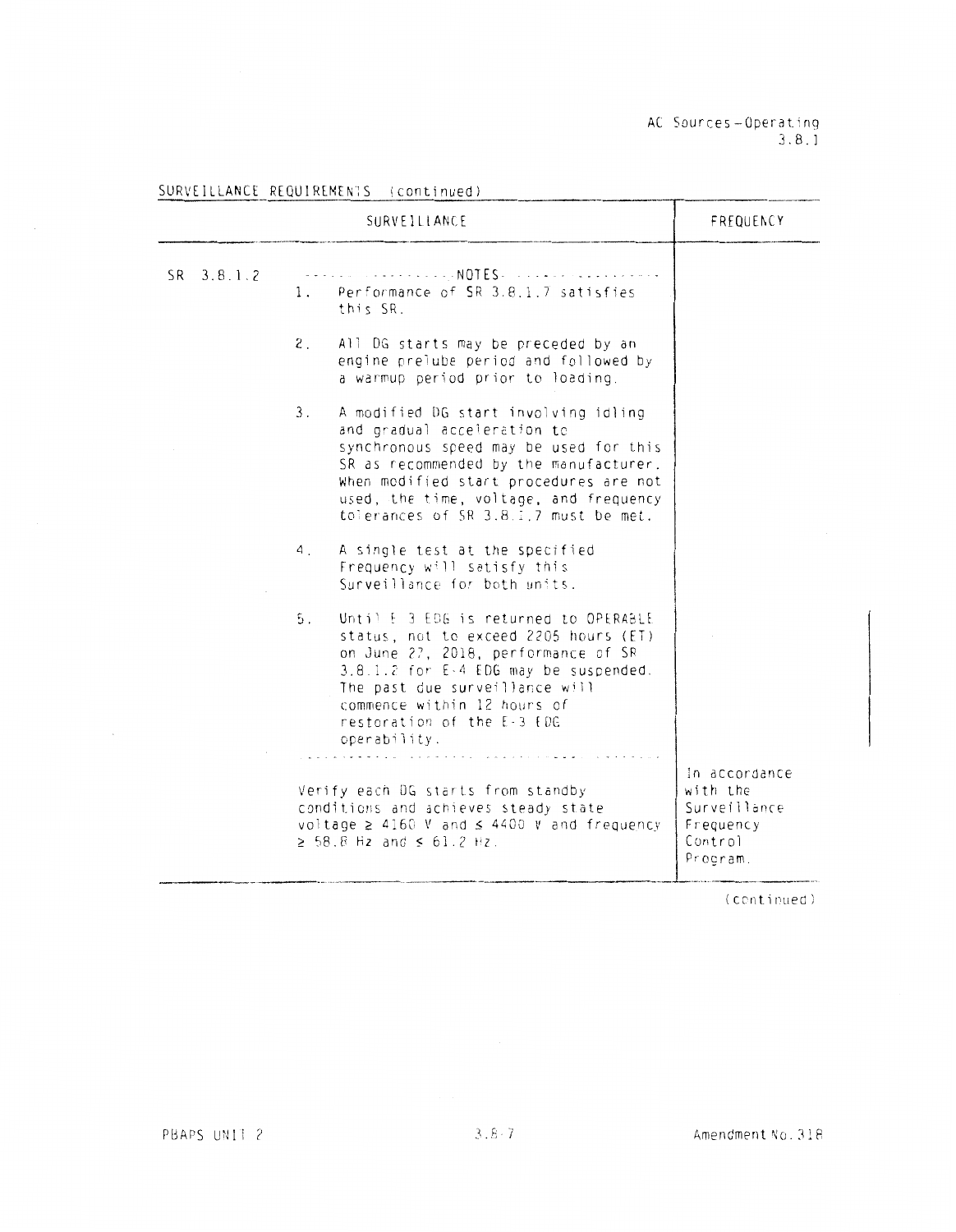|                | SURVEILLANCE                                                                                                                                                                                                                                                                                                                                                                                   | FREQUENCY                                                                  |
|----------------|------------------------------------------------------------------------------------------------------------------------------------------------------------------------------------------------------------------------------------------------------------------------------------------------------------------------------------------------------------------------------------------------|----------------------------------------------------------------------------|
| $SR = 3.8.1.3$ | . NOTES<br>DG loadings may include gradual loading as<br>1.<br>recommended by the manufacturer.                                                                                                                                                                                                                                                                                                |                                                                            |
|                | 2.<br>Momentary transients outside the load range<br>do not invalidate this test.                                                                                                                                                                                                                                                                                                              |                                                                            |
|                | This Surveillance shall be conducted on<br>3.<br>only one DG at a time.                                                                                                                                                                                                                                                                                                                        |                                                                            |
|                | This SR shall be preceded by and<br>4.<br>immediately follow, without shutdown, a<br>successful performance of SR 3.8.1.2 or<br>$SR$ 3.8.1.7.                                                                                                                                                                                                                                                  |                                                                            |
|                | 5.<br>A single test will satisfy this<br>Surveillance for both units, with<br>synchronization to the Unit 2 4 kV<br>emergency bus for one periodic test and<br>synchronization to the Unit 3 4 kV<br>emergency bus during the next periodic<br>test. However, if the test is not<br>performed on Unit 3, then the test shall be<br>performed synchronized to the Unit 2 4 kV<br>emergency bus. |                                                                            |
|                | б.<br>Until E-3 EDG is returned to OPERABLE<br>status, not to exceed 2205 hours (ET) on<br>June 27, 2018, performance of SR 3.8.1.3<br>for E-4 EDG may be suspended. The past due<br>surveillance will commence within 12 hours<br>of restoration of the E-3 EDG operability.                                                                                                                  |                                                                            |
|                | Verify each DG is synchronized and loaded and<br>operates for $\geq 60$ minutes at a load $\geq 2400$ kW and<br>$\leq$ 2800 kW.                                                                                                                                                                                                                                                                | in accordance<br>with the<br>Surveillance<br>Frequency Control<br>Program. |
| $SR = 3.8.1.4$ | Verify each day tank contains $\geq 250$ gal of fuel<br>oil.                                                                                                                                                                                                                                                                                                                                   | In accordance<br>with the<br>Surveillance<br>Frequency Control<br>Program. |
| $SR = 3.B.1.5$ | Check for and remove accumulated water from each<br>day tank.                                                                                                                                                                                                                                                                                                                                  | In accordance<br>with the<br>Surveillance<br>Frequency Control<br>Program. |

SURVEILLANCE REQUIREMENTS (continued)

PBAPS UNIT 2

Amendment No. 318

 $\bar{\beta}$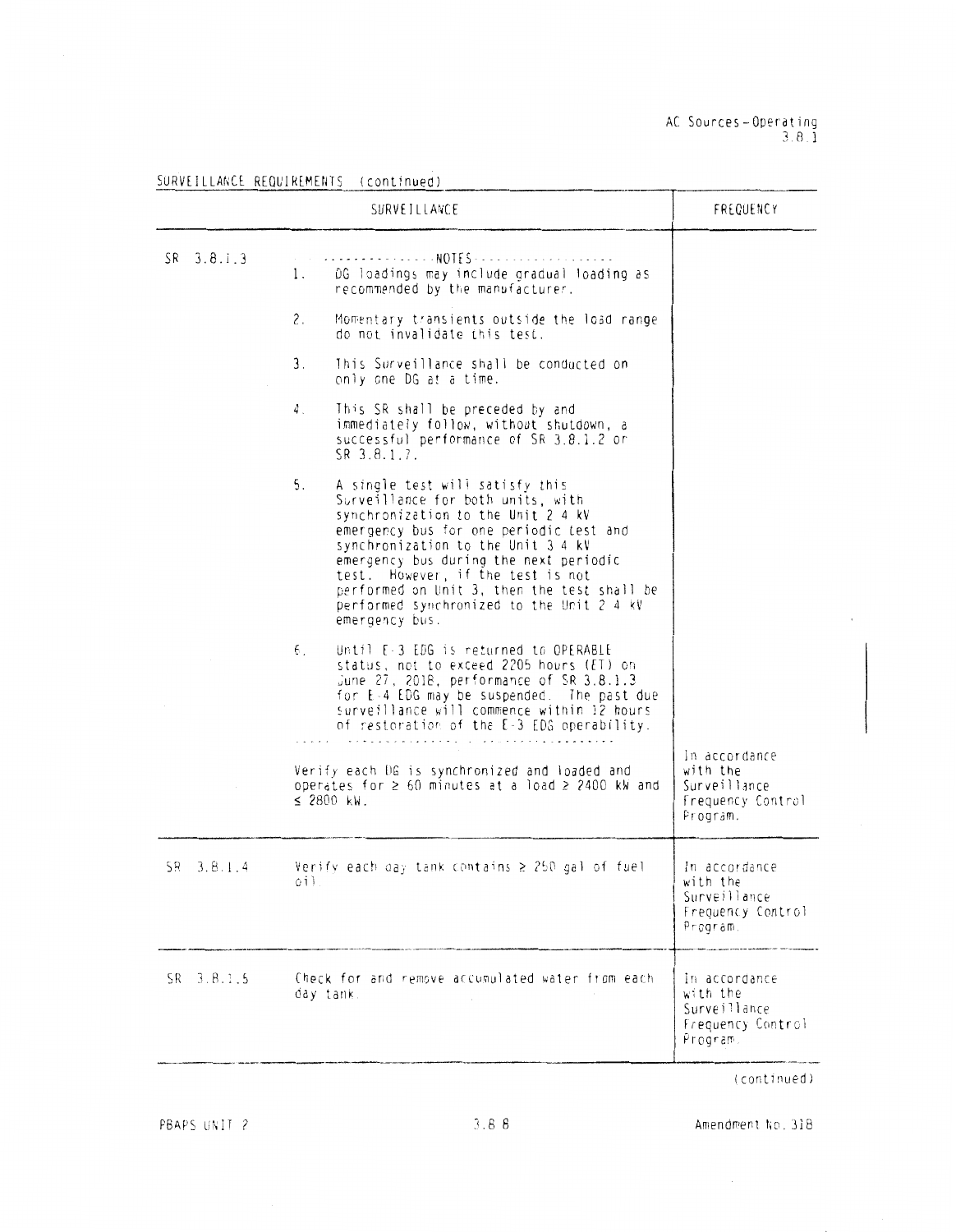AC Sources - Operating  $3.8.1$ 

|            | SURVEILLANCE                                                                                                                                                                                                                                                                                       | FREQUENCY                                                               |
|------------|----------------------------------------------------------------------------------------------------------------------------------------------------------------------------------------------------------------------------------------------------------------------------------------------------|-------------------------------------------------------------------------|
| SR 3.8.1.6 | Procedurally controlled manual actions for<br>1.<br>manually operating local hand valves and<br>control switches associated with the DG fuel<br>oil transfer system is limited to support<br>transferring fuel between DGs, testing, and<br>sampling activities.                                   |                                                                         |
|            | 2.<br>Until E-3 EDG is returned to OPERABLE status,<br>not to exceed 2205 hours (ET) on June 27,<br>2018, performance of SR 3.8.1.6 for E 4 EDG<br>may be suspended. The past due surveillance<br>will commence within 12 hours of restoration<br>of the E-3 EDG operability.                      |                                                                         |
|            | Verify the fuel oil transfer system operates to<br>automatically transfer fuel oil from storage tank to<br>the day tank.                                                                                                                                                                           | In accordance with<br>the Surveillance<br>Frequency Control<br>Program. |
| SR 3.8.1.7 | All DG starts may be preceded by an engine<br>ì.<br>prelube period.                                                                                                                                                                                                                                |                                                                         |
|            | 2.<br>A single test at the specified Frequency will<br>satisfy this Surveillance for both units.                                                                                                                                                                                                   |                                                                         |
|            | Verify each DG starts from standby condition and<br>achieves, in $\leq 10$ seconds, voltage $\geq 4160$ V and<br>frequency $\geq$ 58.8 Hz, and after steady state<br>conditions are reached, maintains voltage $\geq$ 4160 V<br>and $\leq 4400$ V and frequency $\geq 58.8$ Hz and $\leq 61.2$ Hz. | In accordance with<br>the Surveillance<br>Frequency Control<br>Program. |
| SR 3.8.1.8 | This Surveillance shall not be performed in MODE 1<br>or 2. However, credit may be taken for unplanned<br>events that satisfy this SR.                                                                                                                                                             |                                                                         |
|            | Verify automatic and manual transfer of the unit<br>power supply from the normal offsite circuit to the<br>alternate offsite circuit.                                                                                                                                                              | In accordance with<br>the Surveillance<br>Frequency Control<br>Program. |

(continued)

PBAPS UNIT 2

 $\mathcal{L}_{\mathcal{A}}$ 

SURVEILLANCE REQUIREMENTS (continued)

Amendment No. 318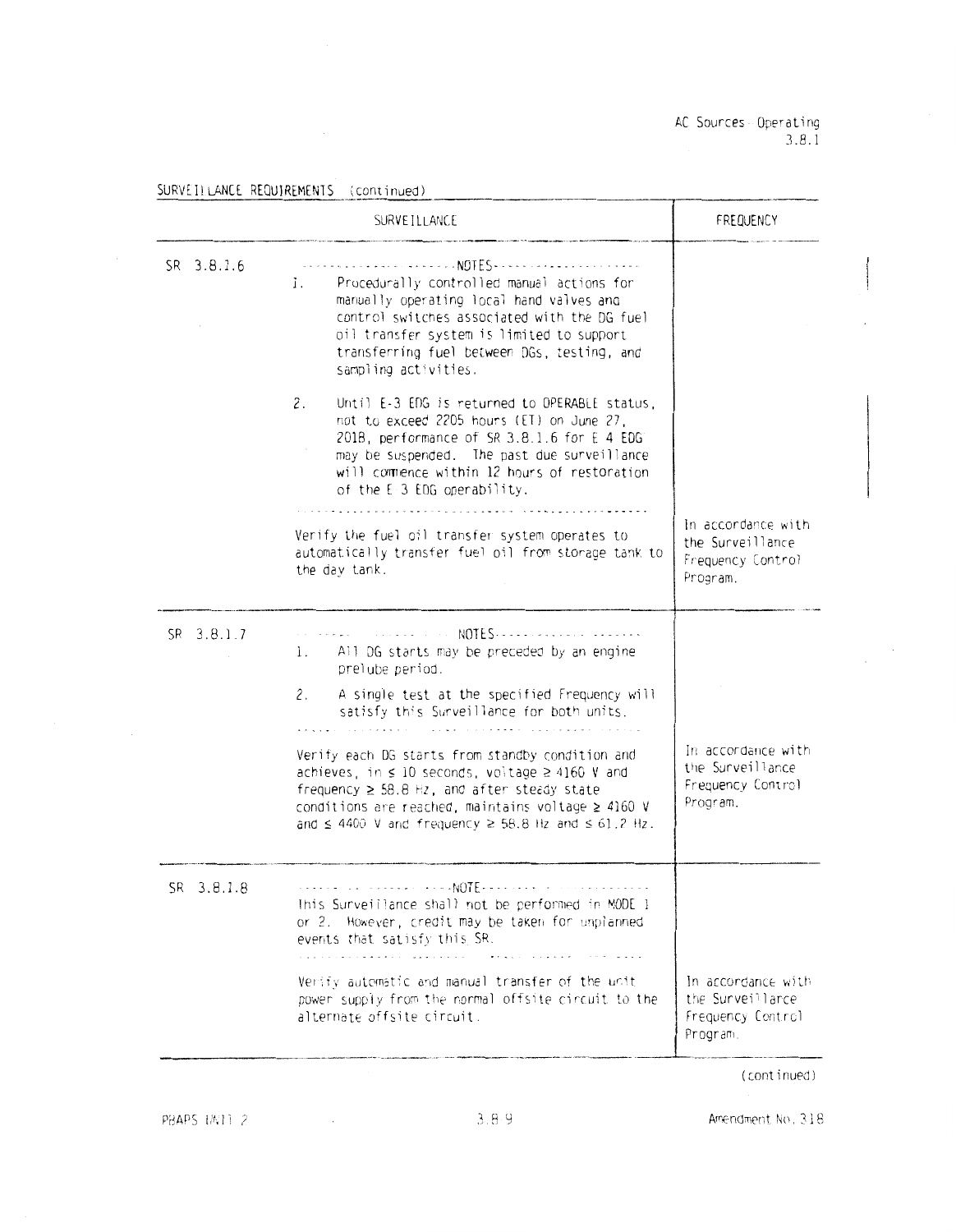# Diesel Fuel Oil, Lube Oil, and Starting Air<br>3.8.3

SURVEILLANCE REQUIREMENTS

 $\sim$   $\sim$ 

 $\sim$ 

|                | SURVETLLANCE                                                                                                                                                                                                                                                            | FREQUENCY                                                                  |
|----------------|-------------------------------------------------------------------------------------------------------------------------------------------------------------------------------------------------------------------------------------------------------------------------|----------------------------------------------------------------------------|
| SR.<br>3.8.3.1 | Verify each fuel oil storage tank contains<br>$\geq$ 33,000 gal of fuel.                                                                                                                                                                                                | In accordance<br>with the<br>Surveillance<br>Frequency Control<br>Program. |
| SR 3.8.3.2     | Verify lube oil inventory is $\ge$ a 7 day supply.                                                                                                                                                                                                                      | In accordance<br>with the<br>Surveillance<br>Frequency Control<br>Program. |
| $SR = 3.8.3.3$ | Verify fuel oil properties of new and stored<br>fuel oil are tested in accordance with, and<br>maintained within the limits of, the Diesel Fuel<br>Oil Testing Program.                                                                                                 | In accordance<br>with the Diesel<br>Fuel Oil Testing<br>Program            |
| SR 3.8.3.4     | Until E-3 EDG is returned to OPERABLE status,<br>not to exceed 2205 hours (ET) on June 27, 2018,<br>performance of SR 3.8.3.4 for E-4 EDG may be<br>suspended. The past due surveillance will<br>commence within 12 hours of restoration of the<br>E-3 EDG operability. |                                                                            |
|                | Verify each OG air start receiver pressure is<br>$\geq$ 225 psig.                                                                                                                                                                                                       | In accordance<br>with the<br>Surveillance<br>Frequency Control<br>Program. |
| $SR = 3.8.3.5$ | Check for and remove accumulated water from each<br>fuel oil storage tank.                                                                                                                                                                                              | In accordance<br>with the<br>Surveillance<br>Frequency Control<br>Program. |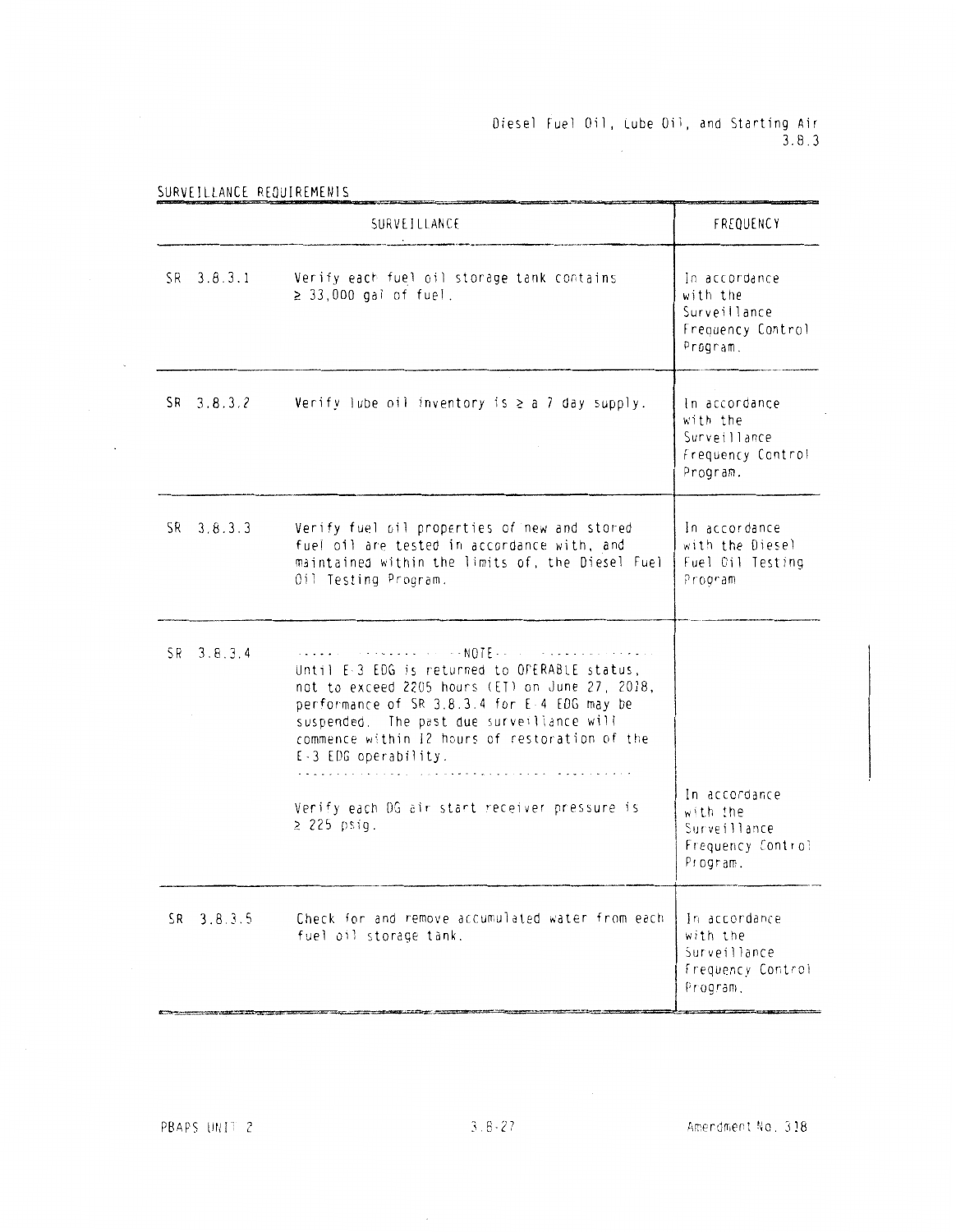

**UNITED STATES**  NUCLEAR **REGULATORY COMMISSION WASHINGTON,** D.C **20555-0001** 

# EXELON GENERATION COMPANY, LLC

# PSEG NUCLEAR LLC

# DOCKET NO. 50-278

# PEACH BOTTOM ATOMIC POWER STATION, UNIT 3

## AMENDMENT TO RENEWED FACILITY OPERATING LICENSE

Amendment No. 321 Renewed License No. DPR-56

- 1. The U.S. Nuclear Regulatory Commission (the Commission) has found that:
	- A. The application for amendment by Exelon Generation Company, LLC (Exelon Generation Company), dated June 21, 2018, complies with the standards and requirements of the Atomic Energy Act of 1954, as amended (the Act), and the Commission's rules and regulations set forth in 10 CFR Chapter I;
	- B. The facility will operate in conformity with the application, the provisions of the Act, and the rules and regulations of the Commission;
	- C. There is reasonable assurance (i) that the activities authorized by this amendment can be conducted without endangering the health and safety of the public, and (ii) that such activities will be conducted in compliance with the Commission's regulations;
	- D. The issuance of this amendment will not be inimical to the common defense and security or to the health and safety of the public; and
	- E. The issuance of this amendment is in accordance with 10 CFR Part 51 of the Commission's regulations and all applicable requirements have been satisfied.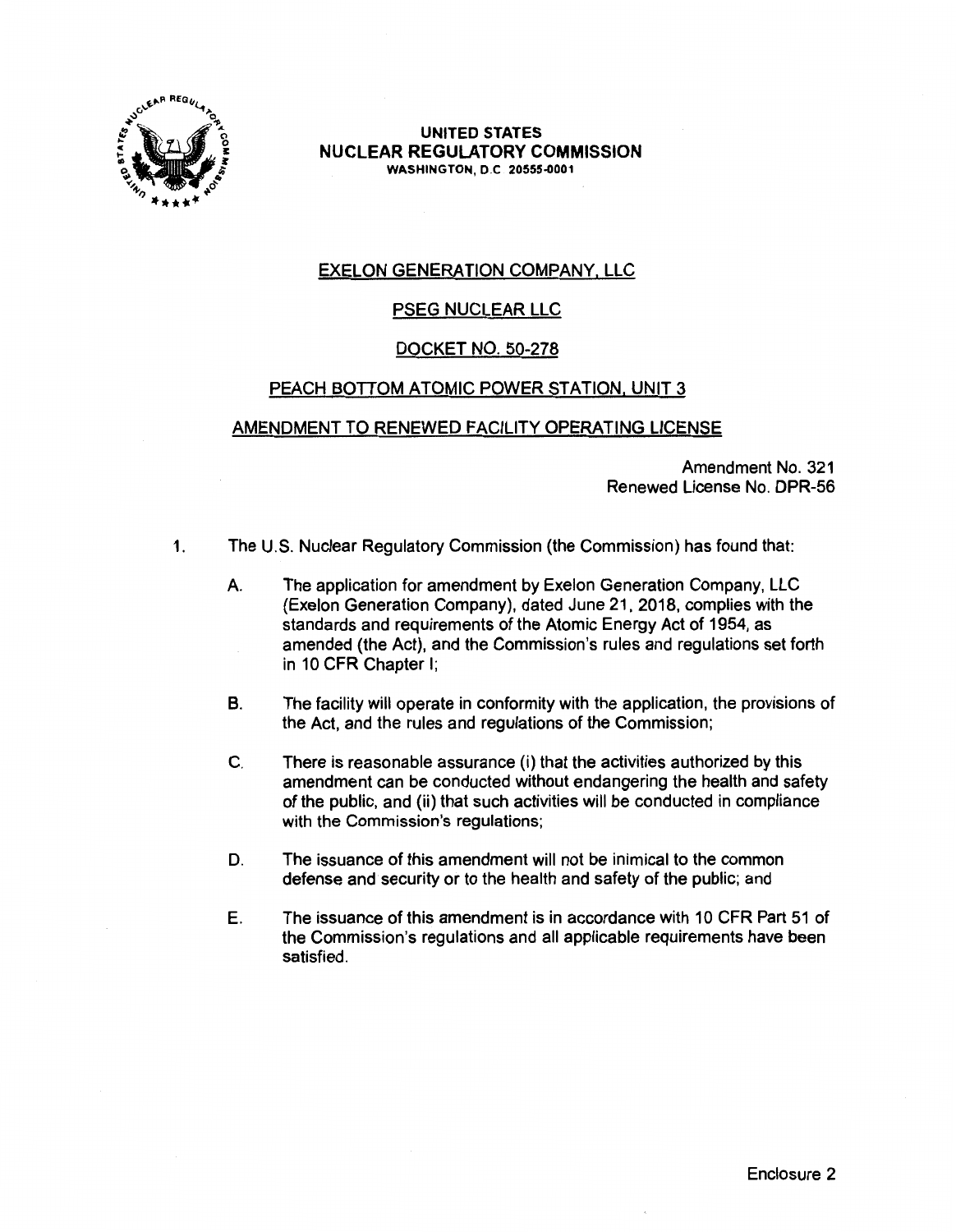- 2. Accordingly, the license is amended by changes to the Technical Specifications as indicated in the attachment to this license amendment, and paragraph 2.C.(2) of Renewed Facility Operating License No. DPR-56 is hereby amended to read as follows:
	- (2) Technical Specifications

The Technical Specifications contained in Appendices A and B, as revised through Amendment No. 321, are hereby incorporated in the license. Exelon Generation Company shall operate the facility in accordance with the Technical Specifications.

3. This license amendment is effective immediately as of its date of issuance.

/

FOR THE **NUCLEAR REGULATORY COMMISSION** 

amann

James G. Danna, Chief Plant Licensing Branch I Division of Operating Reactor Licensing Office of Nuclear Reactor Regulation

Attachment:

Changes to the Technical Specifications and Renewed Facility Operating License

Date of Issuance: June 23, 2018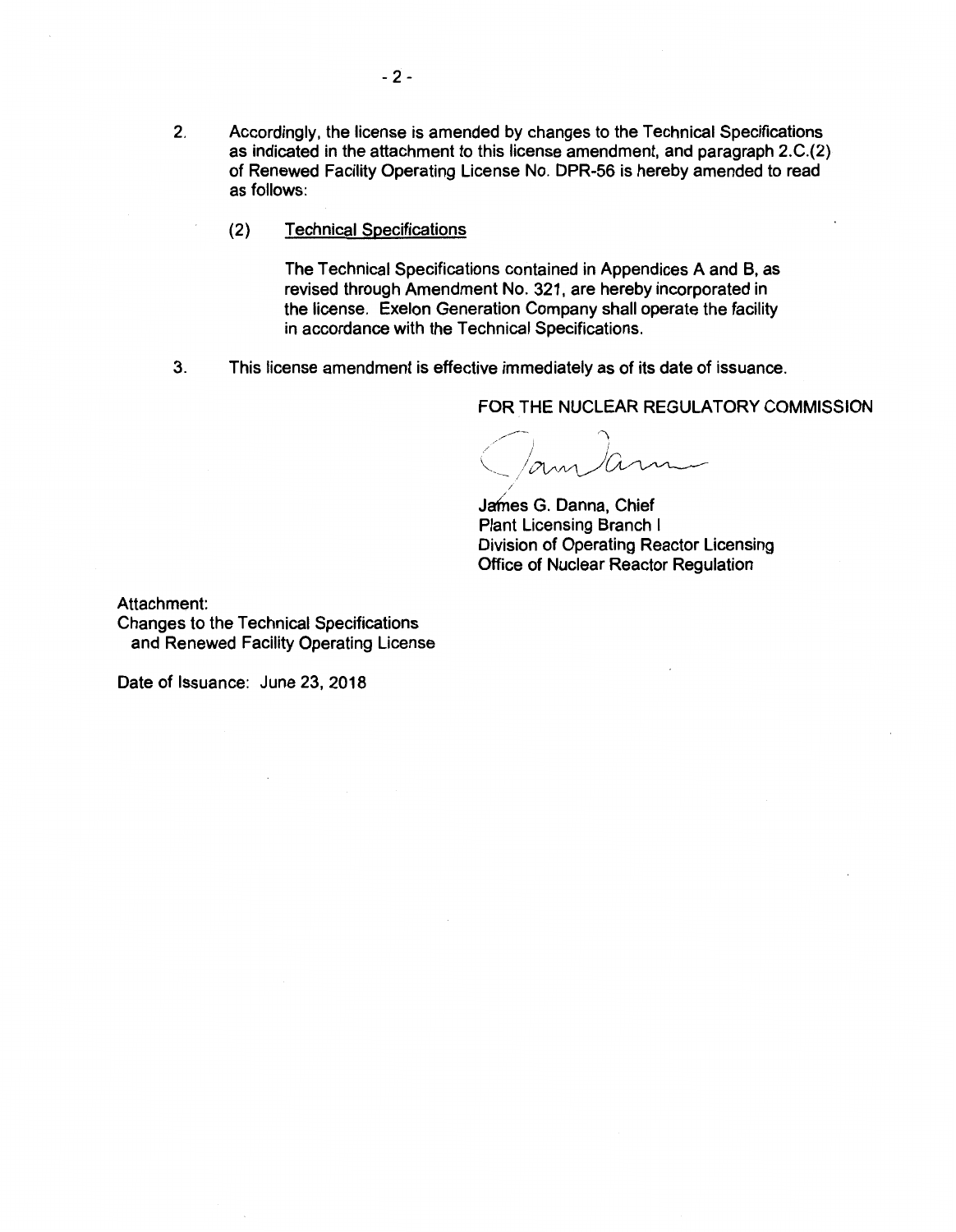#### ATTACHMENT TO LICENSE AMENDMENT NO. 321

### PEACH BOTTOM ATOMIC POWER STATION, UNIT 3

### RENEWED FACILITY OPERATING LICENSE NO. DPR-56

## DOCKET NO. 50-278

Replace the following page of Renewed Facility Operating License No. DPR-56 with the attached revised page. The revised page is identified by amendment number and contains a marginal line indicating the area of change.

| <b>Remove Page</b> | <b>Insert Page</b> |
|--------------------|--------------------|
|                    |                    |

Replace the following pages of the Appendix A Technical Specifications with the attached revised pages. The revised pages are identified by amendment number and contain marginal lines indicating the areas of change.

| <b>Remove Pages</b> | <b>Insert Pages</b> |
|---------------------|---------------------|
| $3.8 - 7$           | $3.8 - 7$           |
| $3.8 - 8$           | $3.8 - 8$           |
| $3.8 - 9$           | $3.8 - 9$           |
| $3.8 - 27$          | $3.8 - 27$          |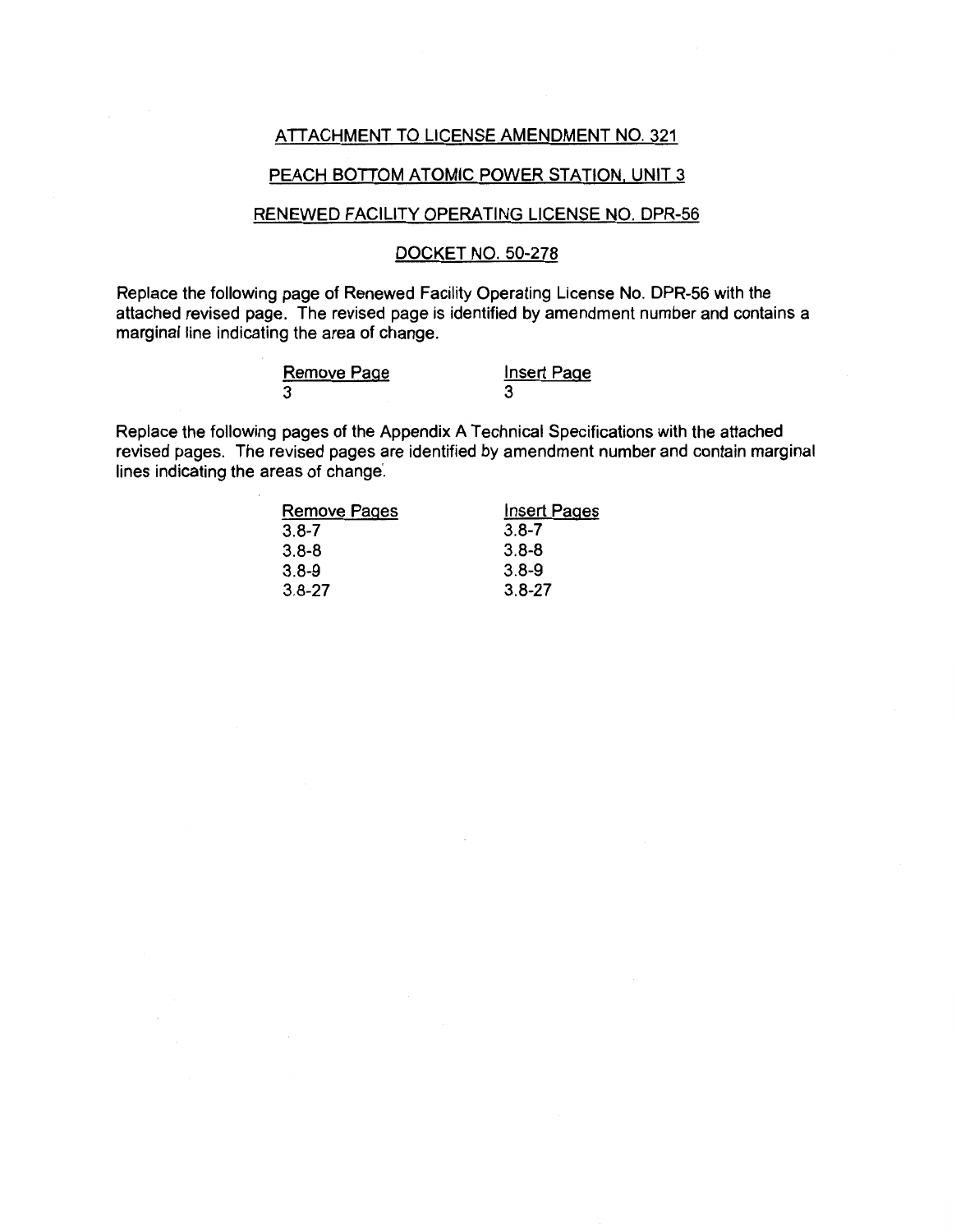(5) Exelon Generation Company, pursuant to the Act and 10 CFR Parts 30 and 70, to possess, but not to separate, such byproduct and special nuclear material as may be produced by operation of the facility, and such Class B and Class C low-level radioactive waste as may be produced by the operation of Limerick Generating Station, Units 1 and 2.

C. This renewed license shall be deemed to contain and is subject to the conditions specified in the following Commission regulations in 10 CFR Chapter I: Part 20, Section 30.34 of Part 30, Section 40.41 of Part 40, Section 50.54 of Part 50, and Section 70.32 of Part 70; all applicable provisions of the Act and the rules, regulations, and orders of the Commission now or hereafter in effect; and is subject to the additional conditions specified below:

## (1) Maximum Power Level

Exelon Generation Company is authorized to operate the Peach Bottom Atomic Power Station, Unit No. 3, at steady state reactor core power levels not in excess of 4016 megawatts thermal.

### (2) Technical Specifications

The Technical Specifications contained in Appendices A and B, as revised through Amendment No. 321, are hereby incorporated in the license. Exelon Generation Company shall operate the facility in accordance with the Technical Specifications.

#### (3) Physical Protection

Exelon Generation Company shall fully implement and maintain in effect all provisions of the Commission-approved physical security, training and qualification, and safeguards contingency plans including amendments made pursuant to provisions of the Miscellaneous Amendments and Search Requirements revisions to 10 CFR 73.55 (51 FR 27817 and 27822), and the authority of 10 CFR 50.90 and 10 CFR 50.54(p). The combined set of plans<sup>1</sup>, submitted by letter dated May 17, 2006, is entitled: "Peach Bottom Atomic Power Station Security Plan, Training and Qualification Plan, Safeguards Contingency Plan, and Independent Spent Fuel Storage Installation Security Program, Revision 3." The set contains Safeguards Information protected under 10 CFR 73.21.

Exelon Generation Company shall fully implement and maintain in effect all provisions of the Commission-approved cyber security plan (CSP), including changes made pursuant to the authority of 10 CFR 50.90 and 10 CFR 50.54(p). The Exelon Generation Company CSP was approved by License Amendment No. 283 and modified by Amendment No. 304.

<sup>&</sup>lt;sup>1-</sup>The Training and Qualification Plan and Safeguards Contingency Plan and Appendices to the Security Plan.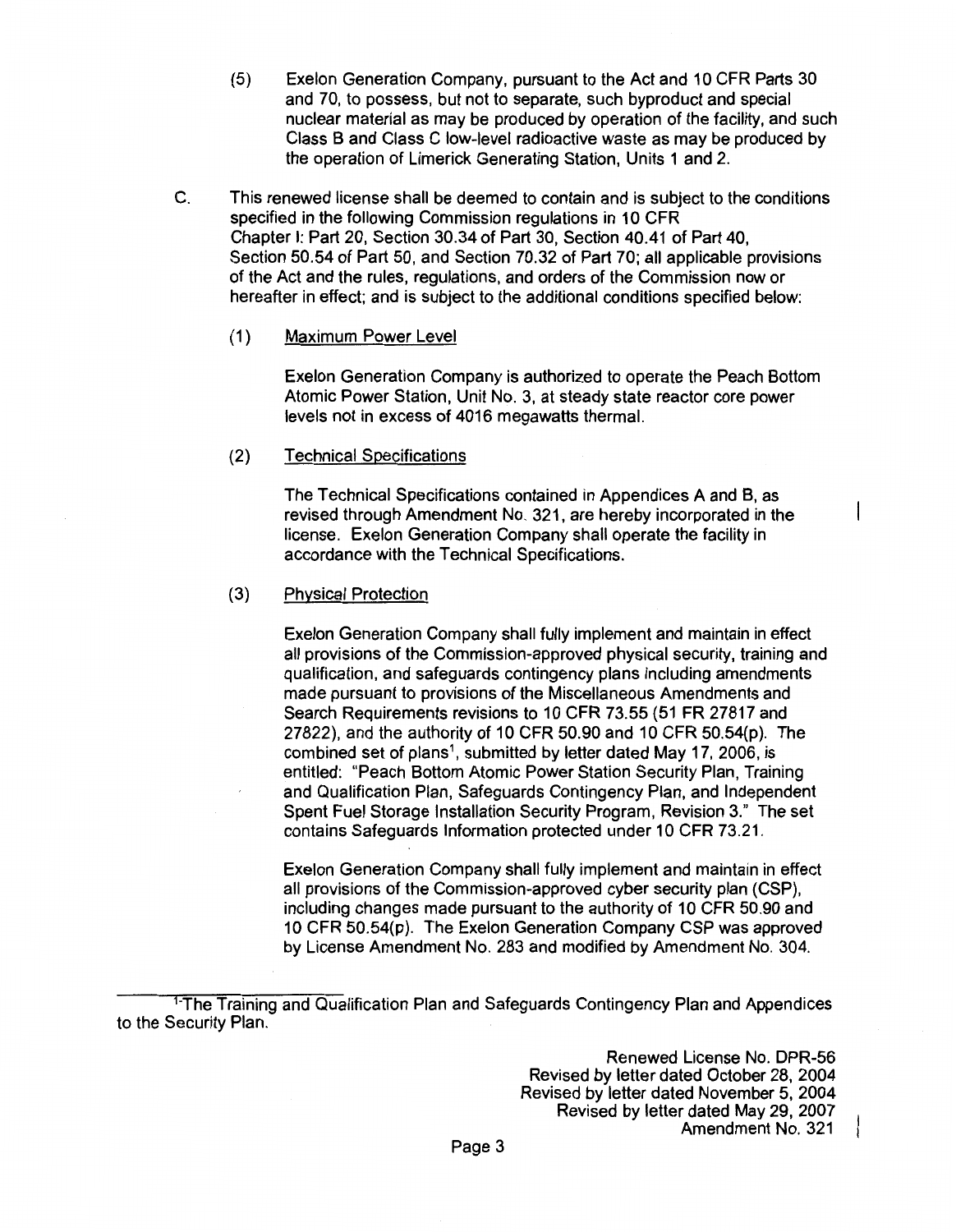AC Sources - Operating 3. 8. 1

|            | SURVEILLANCE                                                                                                                                                                                                                                                                               | FREQUENCY                                                                     |
|------------|--------------------------------------------------------------------------------------------------------------------------------------------------------------------------------------------------------------------------------------------------------------------------------------------|-------------------------------------------------------------------------------|
| SR 3.8.1.2 | . NOTES - -<br>Performance of SR 3.8.1.7 satisfies<br>1.<br>this SR.                                                                                                                                                                                                                       |                                                                               |
|            | 2.<br>All DG starts may be preceded by an<br>engine prelube period and followed by<br>a warmup period prior to loading.                                                                                                                                                                    |                                                                               |
|            | 3.<br>A modified DG start involving idling<br>and gradual acceleration to<br>synchronous speed may be used for this<br>SR as recommended by the manufacturer.<br>When modified start procedures are not<br>used, the time, voltage, and frequency<br>tolerances of SR 3.8.1.7 must be met. |                                                                               |
|            | A single test at the specified<br>4.<br>Frequency will satisfy this<br>Surveillance for both units.                                                                                                                                                                                        |                                                                               |
|            | Until E-3 EDG is returned to OPERABLE<br>5.<br>status, not to exceed 2205 hours (ET)<br>on June 27, 2018, performance of SR<br>3.8.1.2 for E-4 EDG may be suspended.<br>The past due surveillance will<br>commence within 12 hours of<br>restoration of the E 3 EDG<br>operability.        |                                                                               |
|            | Verify each DG starts from standby<br>conditions and achieves steady state<br>voltage $\geq$ 4160 V and $\leq$ 4400 V and frequency<br>≥ 58.8 Hz and ≤ 61.2 Hz.                                                                                                                            | In accordance<br>with the<br>Surveillance<br>Frequency<br>Control<br>Program. |

**iU.RlllLLAHCE REOlJIREMENTS Ccontinuedl** 

(continued)

PBAPS UNIT 3

 $\epsilon$ 

Amendment No. 321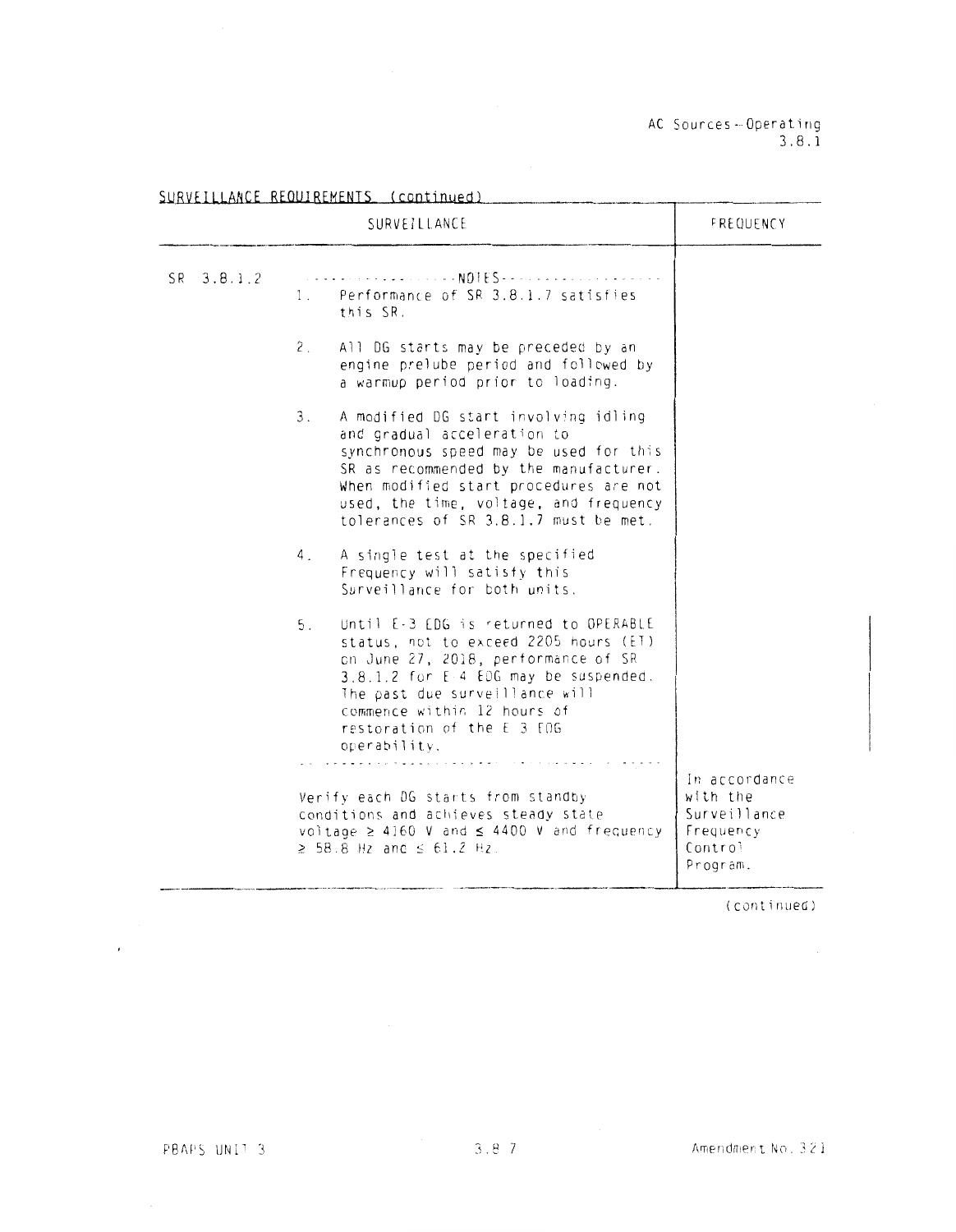|                | SURVEILLANCE                                                                                                                                                                                                                                                                                                                                                                             | <b>FREQUENCY</b>                                                        |
|----------------|------------------------------------------------------------------------------------------------------------------------------------------------------------------------------------------------------------------------------------------------------------------------------------------------------------------------------------------------------------------------------------------|-------------------------------------------------------------------------|
| SR 3.8.1.3     | DG loadings may include gradual loading as<br>1.<br>recommended by the manufacturer.                                                                                                                                                                                                                                                                                                     |                                                                         |
|                | 2.<br>Momentary transients outside the load range do<br>not invalidate this test.                                                                                                                                                                                                                                                                                                        |                                                                         |
|                | 3.<br>This Surveillance shall be conducted on only<br>one DG at a time.                                                                                                                                                                                                                                                                                                                  |                                                                         |
|                | This SR shall be preceded by and immediately<br>4.<br>follow, without shutdown, a successful<br>performance of SR 3.8.1.2 or SR 3.8.1.7.                                                                                                                                                                                                                                                 |                                                                         |
|                | 5.<br>A single test will satisfy this Surveillance<br>for both units, with synchronization to the<br>Unit 3.4 kV emergency bus for one periodic test<br>and synchronization to the Unit 2.4 kV<br>emergency bus during the next periodic test.<br>However, if the test is not performed on Unit<br>2, then the test shall be performed<br>synchronized to the Unit 3 4 kV emergency bus. |                                                                         |
|                | Until E-3 EDG is returned to OPERABLE status,<br>6.<br>not to exceed 2205 hours (ET) on June 27, 2018,<br>performance of SR 3.8.1.3 for E-4 EDG may be<br>suspended. The past due surveillance will<br>commence within 12 hours of restoration of the<br>E-3 EDG operability.                                                                                                            |                                                                         |
|                | Verify each DG is synchronized and loaded and<br>operates for $\geq 60$ minutes at a load $\geq 2400$ kW and<br>$≤$ 2800 kW.                                                                                                                                                                                                                                                             | In accordance with<br>the Surveillance<br>Frequency Control<br>Program. |
| $SR = 3.8.1.4$ | Verify each day tank contains $\geq$ 250 gal of fuel oil.                                                                                                                                                                                                                                                                                                                                | In accordance with<br>the Surveillance<br>Frequency Control<br>Program. |
| SR 3.8.1.5     | Check for and remove accumulated water from each day<br>tank.                                                                                                                                                                                                                                                                                                                            | In accordance with<br>the Surveillance<br>Frequency Control<br>Program. |

(continued)

 $\sim 10^{11}$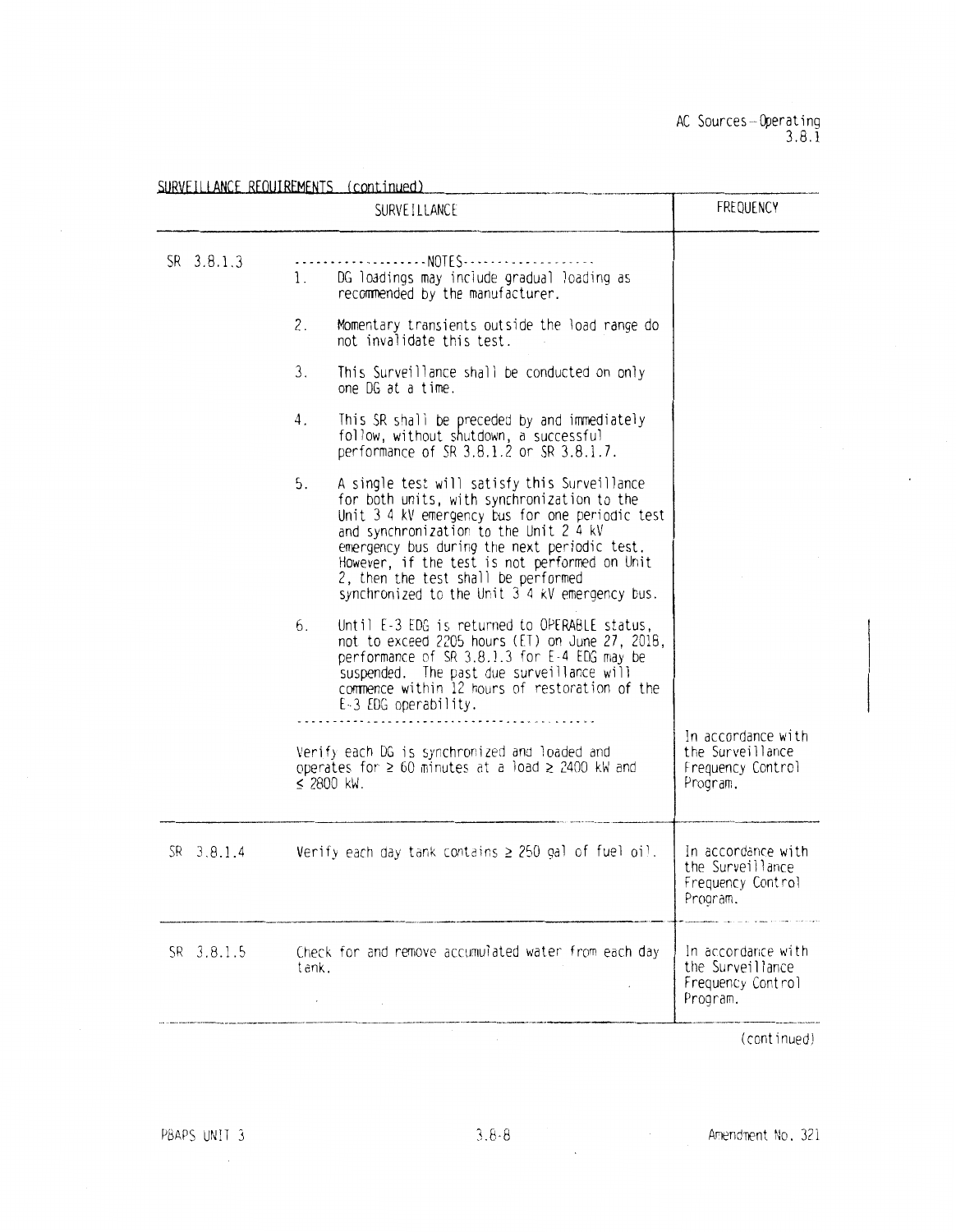AC Sources-Operating<br>3.8.1

|            | SURVET LLANCE                                                                                                                                                                                                                                                                                      | FREQUENCY                                                               |
|------------|----------------------------------------------------------------------------------------------------------------------------------------------------------------------------------------------------------------------------------------------------------------------------------------------------|-------------------------------------------------------------------------|
| SR 3.8.1.6 | . NOTES<br>Procedurally controlled manual actions for<br>1.<br>manually operating local hand valves and<br>control switches associated with the DG fuel<br>oil transfer system is limited to support<br>transferring fuel between DGs, testing, and<br>sampling activities.                        |                                                                         |
|            | 2.<br>Until E-3 EDG is returned to OPERABLE status,<br>not to exceed 2205 hours (ET) on June 27, 2018,<br>performance of SR 3.8.1.6 for E-4 EDG may be<br>suspended. The past due surveillance will<br>commence within 12 hours of restoration of the<br>E-3 EDG operability.                      |                                                                         |
|            | Verify the fuel oil transfer system operates to<br>automatically transfer fuel oil from storage tank to<br>the day tank.                                                                                                                                                                           | In accordance with<br>the Surveillance<br>Frequency Control<br>Program. |
| SR 3.8.1.7 | . <b>. NOTES. .</b><br>All DG starts may be preceded by an engine<br>$\mathbf{L}$<br>prelube period.                                                                                                                                                                                               |                                                                         |
|            | A single test at the specified Frequency will<br>2.<br>satisfy this Surveillance for both units.                                                                                                                                                                                                   |                                                                         |
|            | Verify each DG starts from standby condition and<br>achieves, in $\leq 10$ seconds, voltage $\geq 4160$ V and<br>frequency $\geq$ 58.8 Hz, and after steady state<br>conditions are reached, maintains voltage $\geq$ 4160 V<br>and $\leq$ 4400 V and frequency $\geq$ 58.8 Hz and $\leq$ 61.2 Hz. | In accordance with<br>the Surveillance<br>Frequency Control<br>Program. |
| SR 3.8.1.8 | Inis Surveillance shall not be performed in MODE 1<br>or 2. However, credit may be taken for unplanned<br>events that satisfy this SR.                                                                                                                                                             |                                                                         |
|            | Verify automatic and manual transfer of the unit<br>power supply from the normal offsite circuit to the<br>alternate offsite circuit.                                                                                                                                                              | In accordance with<br>the Surveillance<br>Frequency Control<br>Program. |

(continued)

PBAPS UNIT 3

Amendment No. 321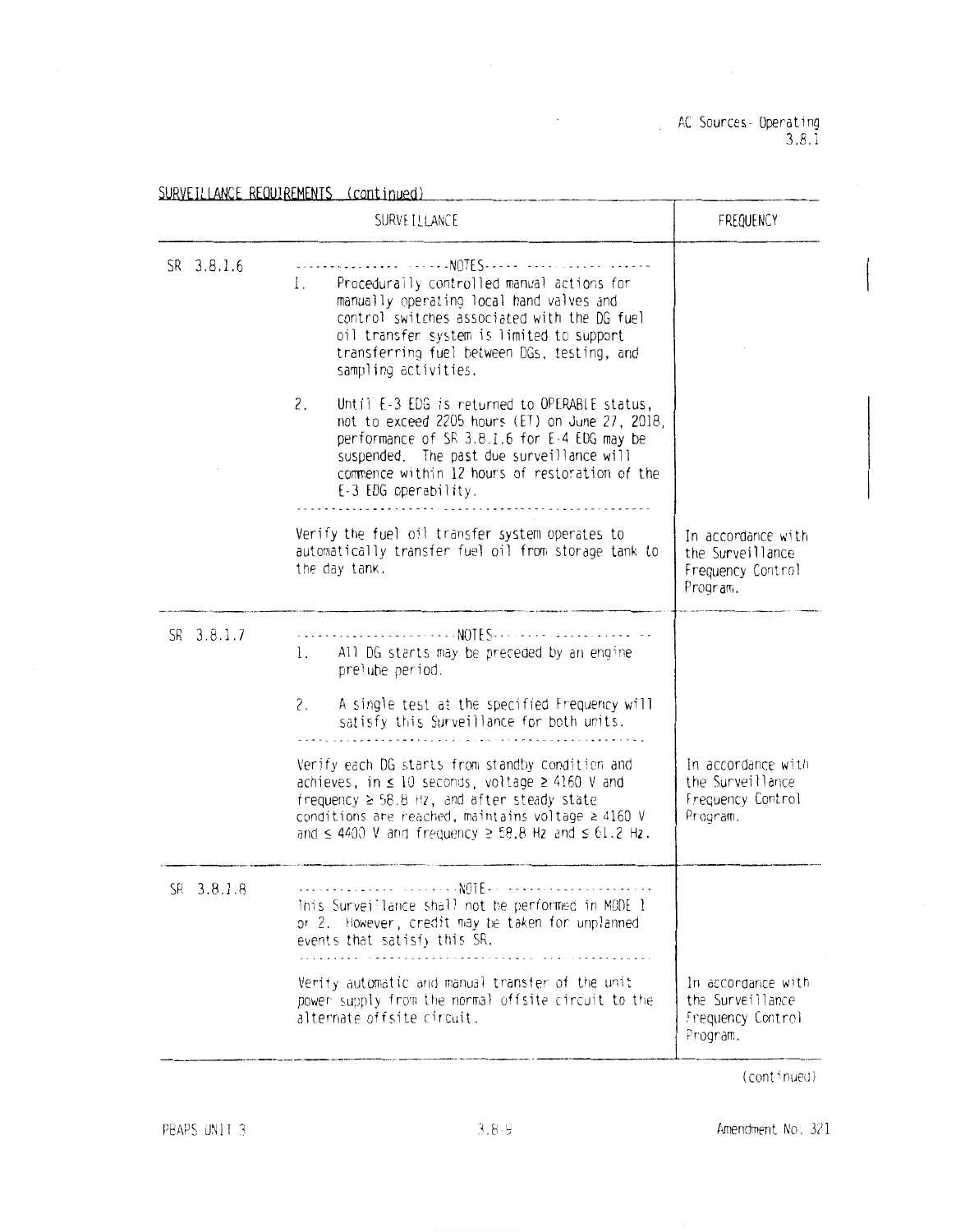# Diesel Fuel Oil, Lube Oil, and Starting Air<br>3.8.3

|                | FREQUENCY                                                                                                                                                                                                                                                                                                                     |                                                                            |
|----------------|-------------------------------------------------------------------------------------------------------------------------------------------------------------------------------------------------------------------------------------------------------------------------------------------------------------------------------|----------------------------------------------------------------------------|
| SR 3.8.3.1     | Verify each fuel oil storage tank contains<br>$\geq$ 33,000 gal of fuel.                                                                                                                                                                                                                                                      | In accordance<br>with the<br>Surveillance<br>Frequency Control<br>Program. |
| $SR$ 3.8.3.2   | Verify lube oil inventory is $\ge$ a 7 day supply.                                                                                                                                                                                                                                                                            | In accordance<br>with the<br>Surveillance<br>Frequency Control<br>Program. |
| SR 3.8.3.3     | Verify fuel oil properties of new and stored<br>fuel oil are tested in accordance with, and<br>maintained within the limits of, the Diesel Fuel<br>Oil Testing Program.                                                                                                                                                       | In accordance<br>with the Diesel<br>Fuel Oil Testing<br>Program            |
| $SR = 3.8.3.4$ | Until E-3 EDG is returned to OPERABLE status,<br>not to exceed 2205 hours (ET) on June 27, 2018,<br>performance of SR 3.8.3.4 for E-4 EDG may be<br>suspended. The past due surveillance will<br>commence within 12 hours of restoration of the<br>E-3 EDG operability.<br>.<br>Verify each DG air start receiver pressure is | In accordance<br>with the<br>Surveillance                                  |
|                | $\geq$ 225 psig.                                                                                                                                                                                                                                                                                                              | Frequency Control<br>Program.                                              |
| $SR$ 3.8.3.5   | Check for and remove accumulated water from each<br>fuel oil storage tank.                                                                                                                                                                                                                                                    | In accordance<br>with the<br>Surveillance<br>Frequency Control<br>Program. |

 $\sim$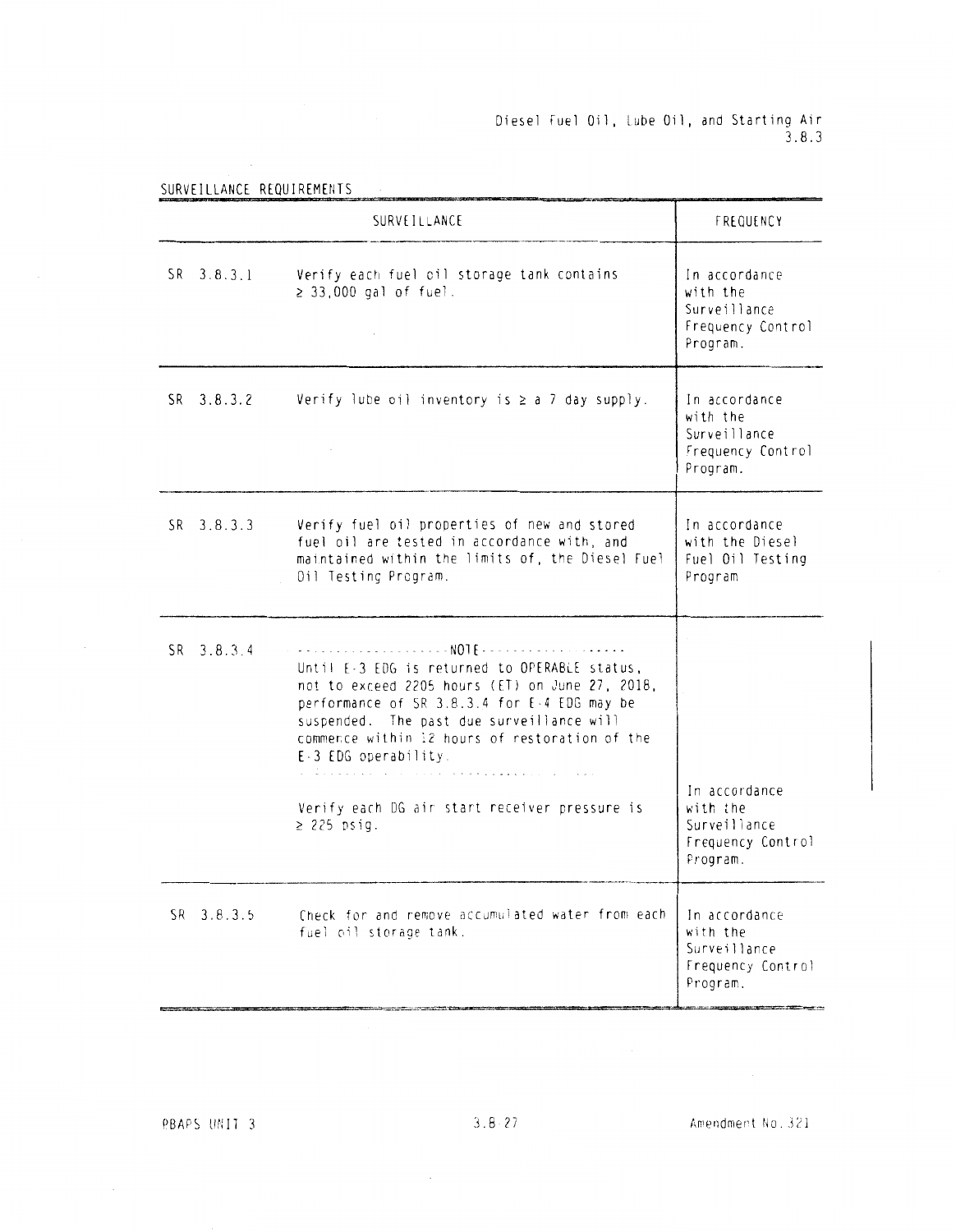

#### **UNITED STATES NUCLEAR REGULATORY COMMISSION WASHINGTON,** 0.C **20555-0001**

# SAFETY EVALUATION BY THE OFFICE OF NUCLEAR REACTOR REGULATION

# RELATED TO AMENDMENT NOS. 318 AND 321

## TO RENEWED FACILITY OPERATING LICENSE NOS. DPR-44 AND DPR-56

# EXELON GENERATION COMPANY, LLC

## PSEG NUCLEAR LLC

## PEACH BOTTOM ATOMIC POWER STATION, UNITS 2 AND 3

## DOCKET NOS. 50-277 AND 50-278

## 1.0 INTRODUCTION

By letter dated June 21, 2018 (Agencywide Documents Access and Management System {ADAMS) Accession No. ML 18172A283), Exelon Generation Company, LLC (Exelon, the licensee) submitted an emergency license amendment request {LAR) for a one-time suspension of the surveillance requirements {SRs) of the emergency diesel generator (EDG) No. 4 {E-4) described in the Technical Specifications {TSs) for Peach Bottom Atomic Power Station, Units 2 and 3 {Peach Bottom). Specifically, the proposed changes would revise SRs 3.8.1.2, 3.8.1.3, 3.8.1.6, and 3.8.3.4 to suspend performing required monthly surveillance testing on E-4 EDG until E-3 EDG is returned to OPERABLE status, not to exceed 2205 hours eastern time (ET) on June 27, 2018.

## 2.0 REGULATORY EVALUATION

The U.S. Nuclear Regulatory Commission (NRC or the Commission) staff reviewed the LAR based on the following regulatory requirements:

• As discussed in Appendix H to the Peach Bottom Updated Final Safety Analysis Report (UFSAR), during the construction/licensing process, both units were evaluated against the then-current Atomic Energy Commission draft of the 27 General Design Criteria (GDC) issued in November 1965. A revised and expanded set of the 70 draft GDC was issued on July 11, 1967. Appendix H to the UFSAR contains an evaluation of the design basis of Peach Bottom against a set of the 70 draft GDC, and it was concluded that Peach Bottom conforms to the intent of the draft GDC. Criterion 24 requires sufficient alternate sources of power to be provided to permit the required functioning of reactor protection systems. The onsite system is required to have sufficient independence, redundancy, and testability to perform its safety function, assuming a single failure. The offsite power system is required to be supplied by two physically independent circuits that are designed and located so as to minimize, to the extent practical, the likelihood of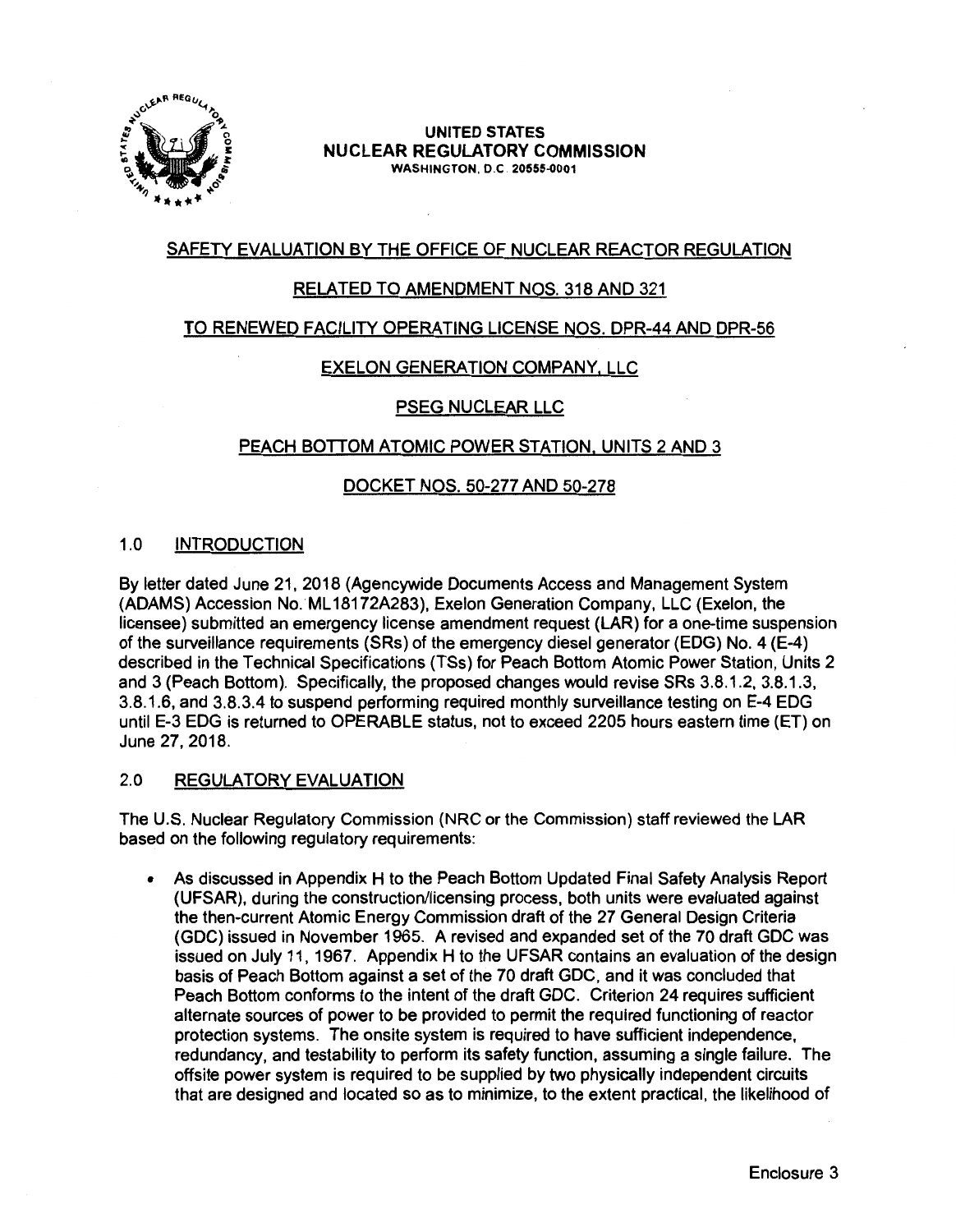their simultaneous failure under operating and postulated accident and environmental conditions.

- GDC 18, "Inspection and testing of electric power systems," of Appendix A to 10 CFR Part 50 requires, in part, that electric power systems that are important to safety must be designed to permit appropriate periodic inspection and testing of important areas and features, such as wiring, insulation, connections, and switchboards to assess the continuity of the systems and the condition of their components.
- 10 CFR 50.36, "Technical specifications," requires, in part, that the applicants for a license authorizing operation of a production or utilization facility must include in their application proposed TSs in accordance with the requirements of 10 CFR 50.36. The regulations in 10 CFR 50.36(c) require that TSs include items in specific categories including (1) safety limits, limiting safety system settings, and limiting control settings, (2) limiting conditions for operation (LCOs), (3) SRs, (4) design features, and (5) administrative controls. The proposed changes to the Peach Bottom TSs relate to the LCO and SR categories.
- 10 CFR 50.63, "Loss of all alternating current power," requires, in part, that a nuclear power plant must be able to withstand for a specified duration, and recover from a complete loss of offsite and onsite alternating current (AC) sources (i.e., a station blackout (SBO)).
- 10 CFR 50.65, "Requirements for monitoring the effectiveness of maintenance at nuclear power plants," requires, in part, that performing maintenance activities shall not reduce the overall availability of the structures, systems, and components, which are important to safety of the plant.

The NRC staff also reviewed the LAR based on the following regulatory guidance documents:

- Regulatory Guide (RG) 1.93, "Availability of Electric Power Sources," provides guidance with respect to operating restrictions or completion time (CT) if the number of available AC sources is less than that required by the TS LCO. In particular, this guide recommends a maximum CT of 72 hours for an inoperable onsite or offsite AC source.
- RG 1.155, "Station Blackout," provides guidance for complying with the requirement in 10 CFR 50.63 that nuclear power plants be capable of coping with an SBO event for a specified duration.
- NUREG-0800, Branch Technical Position (BTP} 8-8, "Onsite (Emergency Diesel Generators) and Offsite Power Sources Allowed Outage Time Extensions," dated February 2012 (ADAMS Accession No. ML 113640138), provides guidance to the NRC staff in reviewing LARs for licensees proposing a one-time or permanent TS change to extend an EOG allowed outage time (AOT} beyond 72 hours. The BTP 8-8 emphasizes that more defense-in-depth is needed for SBO scenarios that are more likely to occur as compared to the less likely occurrence of the large and medium size loss-of-coolant accident (LOCA) scenarios.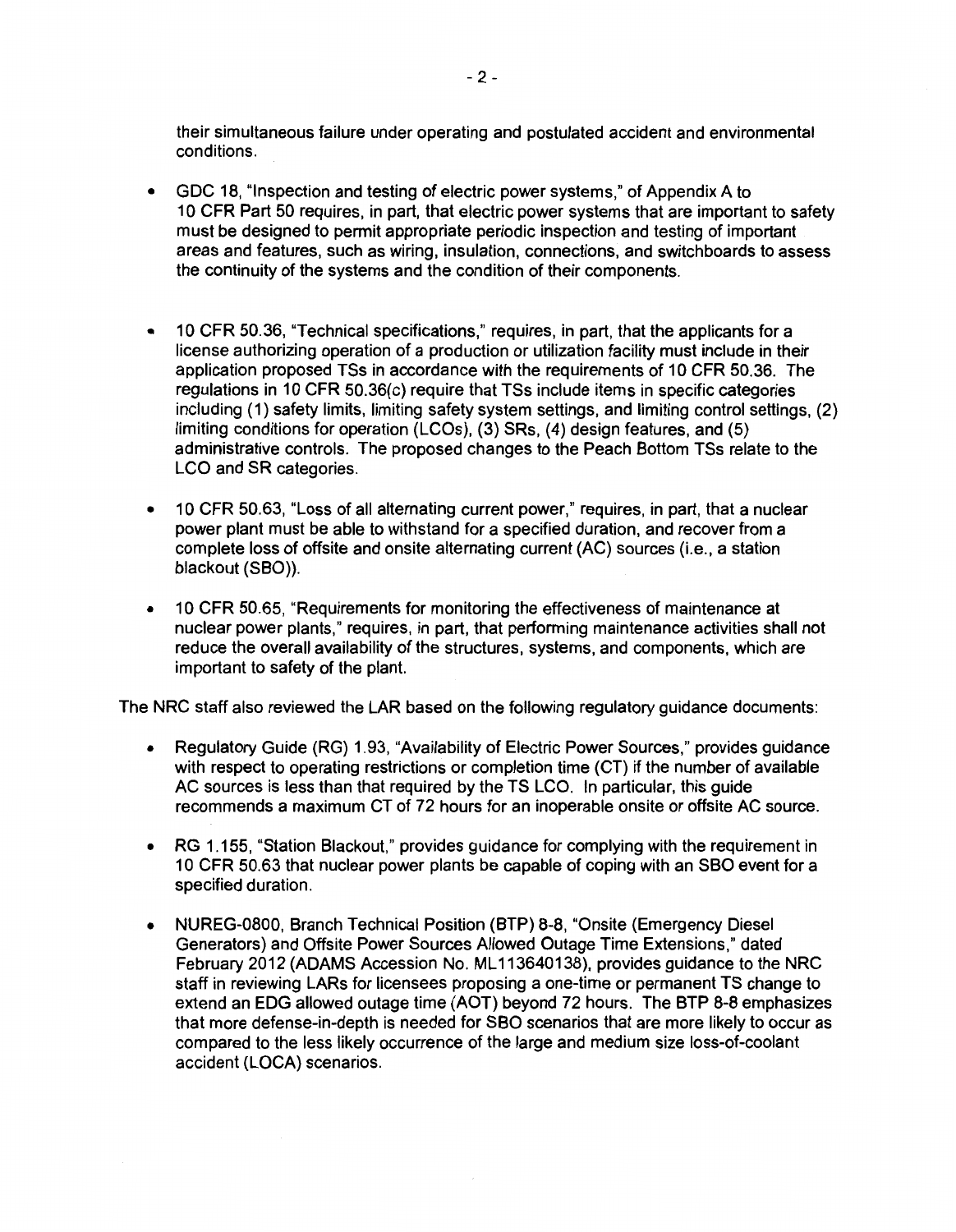## 3.0 TECHNICAL EVALUATION

## 3.1 Description of the Peach Bottom, Units 2 and 3, AC Power System

The Peach Bottom Class 1 E electrical power distribution system AC sources consist of the offsite power sources (i.e., preferred and alternate power sources), and the onsite standby power sources (i.e., E-1, E-2, E-3, and E-4 EDGs). The design of the AC electrical power system provides independence and redundancy to ensure an available source of power to the engineered safety feature (ESF) systems.

The Class 1 E AC distribution system is divided into redundant load groups, so that the loss of any one group does not prevent the minimum safety functions from being performed. Each load group has connections to two qualified circuits that connect each unit to multiple offsite power supplies and an EOG for each unit. The onsite standby power source for the four 4 kilovolt (kV) emergency buses in each unit consists of four EDGs. The four EDGs provide onsite standby power for both Units 2 and 3. Each EOG provides standby power to two 4 kV emergency buses - one associated with Unit 2 and one associated with Unit 3. An EOG starts automatically on a LOCA signal (i.e., low reactor water level signal or high drywall pressure signal) from either Unit 2 or Unit 3 or on an emergency bus degraded voltage or undervoltage signal. After the EOG has started, it automatically ties to its respective bus after offsite power is tripped as a consequence of emergency bus undervoltage or degraded voltage, independent of or coincident with a LOCA signal.

The EDGs also start and operate in the standby mode without tying to the emergency bus on a LOCA signal alone. Following the trip of offsite power, all loads are stripped from the emergency bus. When the EOG is tied to the emergency bus, loads are then sequentially connected to its respective emergency bus by individual timers associated with each auto-connected load following a permissive from a voltage relay monitoring each emergency bus.

In the event of a loss of both offsite power sources, the ESF electrical loads are automatically connected to the EDGs in sufficient time to provide for safe reactor shutdown of both units and to mitigate the consequences of a design-basis accident (OBA) such as a LOCA. Within 59 seconds after the initiating signal is received, all automatically connected loads needed to recover the unit or maintain it in a safe condition are returned to service. The failure of any one EOG does not impair safe shutdown because each EOG serves an independent, redundant 4 kV emergency bus for each unit. The remaining EDGs and emergency buses have sufficient capability to mitigate the consequences of a OBA, support the shutdown of the other unit, and maintain both units in a safe condition.

## 3.2 Station Blackout

For Peach Bottom, the 33 kV Conowingo SBO line, using a separate 33/13.8 kV transformer, can be used to supply the circuit normally supplied by startup and emergency Auxiliary Transformer No. 2. While not a qualified circuit, this alternate source is a direct tie to the Conowingo Hydro Station that provides a highly reliable source of power because: the line and transformers at both ends of the line are dedicated to the support of Peach Bottom; the SBO line is not subject to damage from adverse weather conditions; and the SBO line can be isolated from other parts of the grid when necessary to ensure its availability and stability to support Peach Bottom. The availability of this highly reliable source of offsite power permits an extension of the allowable out-of-service time for an EOG from 7 days to 14 days from the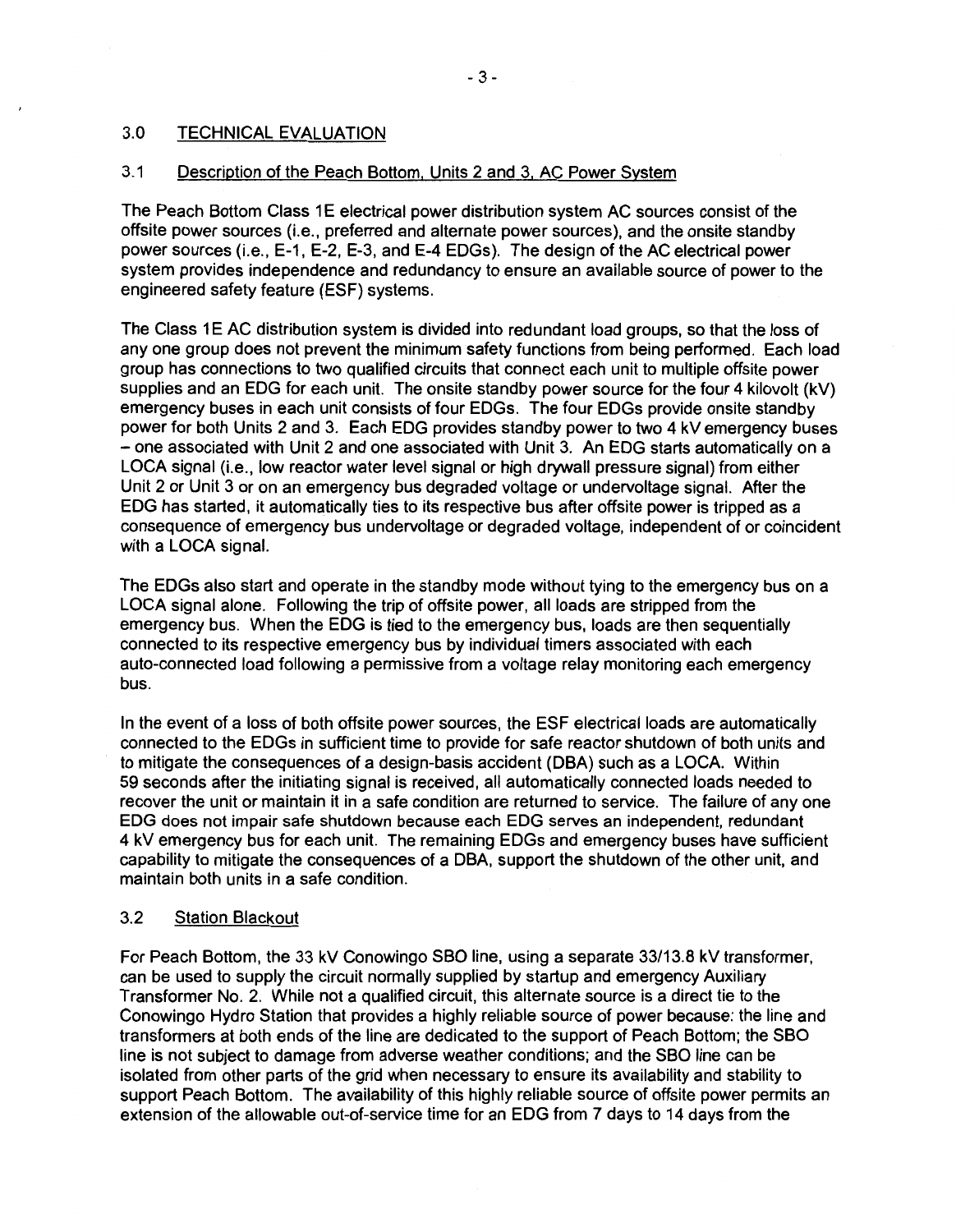discovery of failure to meet applicable TS requirements. Therefore, when an EOG is inoperable, it is necessary to verify the availability of the Conowingo SBO line immediately and once per 12 hours thereafter. The CT of "Immediately" reflects the fact that in order to ensure that the full 14-day CT is available for completing preplanned maintenance of a EOG, prudent plant practice at Peach Bottom dictates that the availability of the Conowingo SBO line be verified prior to making an EOG inoperable for preplanned maintenance. The extended CT for restoration of an inoperable EDG afforded by the availability of the Conowingo SBO line is intended to allow completion of an EOG overhaul.

### 3.3 Proposed TS Changes

#### Current TS Requirements

The monthly (i.e., once per 31 days) surveillance testing requirement for the E-4 EOG is controlled by ST-0-052-204-2, "E4 Diesel Generator Slow Start and Full Load Test," and satisfies SRs 3.8.1.2, 3.8.1.3, 3.8.1.6, and 3.8.3.4. Excerpts from the specific SRs are noted below.

Surveillance testing of the E-4 EDG includes tests required to be performed on a monthly frequency.

SR 3.8.1.2: Verify each diesel generator (DG) starts from standby conditions and achieves steady state voltage  $\geq 4,160$  volts (V) and  $\leq 4,400$  V and frequency  $\geq 58.8$  hertz (Hz) and  $\le 61.2$  Hz.

SR 3.8.1.3: Verify each DG is synchronized and loaded and operates for  $\geq 60$  minutes at a load  $\geq$  2,400 kilowatts (kW) and  $\leq$  2,800 kW.

SR 3.8.1.6: Verify the fuel oil transfer system operates to automatically transfer fuel oil from the storage tank to the day tank.

SR 3.8.3.4: Verify each DG air start receiver pressure is  $\geq$  225 psig.

#### EDG Failure Cause Determination

According to the licensee, the reason for the **LAR is** that the E-3 EDG is currently inoperable while the E-4 EDG TS surveillance test is required to be conducted. The E-3 EDG is planned to be returned to service by June 23, 2018, at 2300 hours (ET). However, if complications are experienced that cause delays in restoring the E-3 EOG to an operable status and the timing for performing the surveillance for the E-4 EDG overlap, then the station could be forced into a situation requiring a dual-unit shutdown.

The licensee's failure cause determination stated that the abnormal condition that led to the E-3 EOG being declared inoperable was caused by a missing pin in the turbocharger scavenging air inlet check valve. Remains of the pin were found downstream of the check valve and damage to the turbocharger inlet vanes was detected. Pin metal fines were found in the combustion air inlet plenum. The licensee inspected the E-1, E-2, and E-4 EDG inlet air check valves, which determined that the pin similar to the one that caused the damage and inoperability of the E-3 EDG was tightly bound and correctly staked in each of the E-1, E-2, and E-4 EDGs, and that all three valves stroked smoothly and did not exhibit any of the characteristics found on the E-3 EOG during troubleshooting. This provides reasonable assurance that a common-cause failure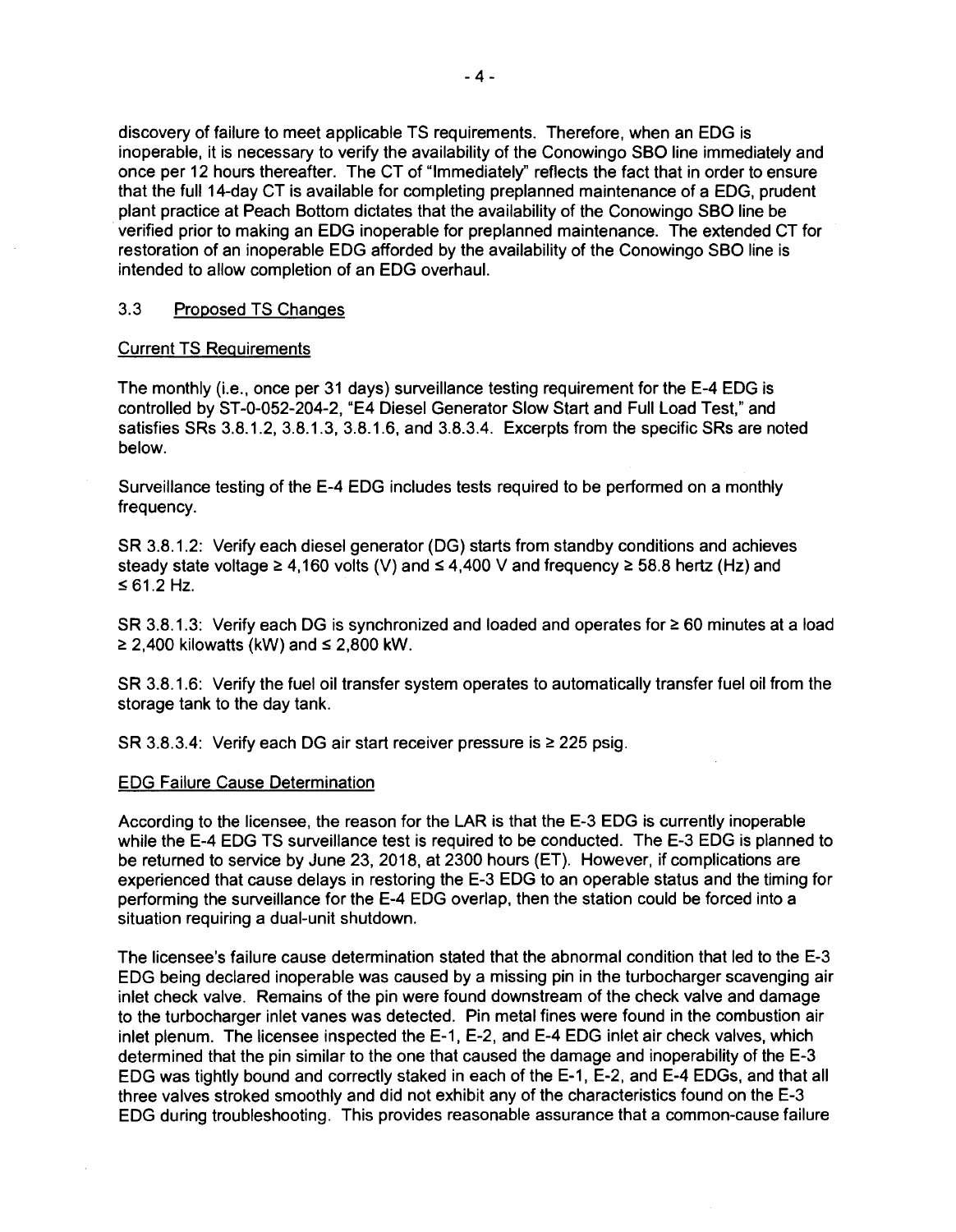does not exist in the E-1, E-2, and E-4 EDGs. The NRC staff finds the licensee's assessment to be reasonable.

#### Description of Proposed TS Changes

The proposed changes to the TS would add the following Note to SRs 3.8.1.2, 3.8.1.3, 3.8.1.6, and 3.8.3.4:

> ----------------------------------------NOTE-------------------------------------------- Until E-3 EOG is returned to OPERABLE status, not to exceed 2205 hours (ET) on June 27, 2018, performance of SR [3.8.1.2, 3.8.1.3, 3.8.1.6, or 3.8.3.4, as appropriate] for E-4 EOG may be suspended. The past due surveillance will commence within 12 hours of restoration of the E-3 EOG operability.

The specific proposed changes to the Units 2 and 3 TSs are provided in the marked-up and clean TS pages provided in Attachments 2 and 3 of the LAR, respectively.

## 3.4 Deterministic Evaluation

#### 3.4.1 Meeting the Accident Analysis Requirement

In the LAR, the licensee provided the following details of continued capability of meeting the accident analysis:

EOG capacity is such that any three of the four diesels can supply all required loads for the safe shutdown of one unit and a design basis accident on the other unit without offsite power. Each of the four EDGs can supply one of the four separate Class 1E emergency buses. Each EDG is started automatically on a Loss of Offsite Power (LOOP) or LOCA. The EOG arrangement provides adequate capacity to supply the ESF loads for the OBA, assuming the failure of a single active component in the system.

By suspending monthly SRs for E-4 EOG, the E-4 EOG would continue to be available, thus meeting the requirement of three of the four diesels credited in the accident analyses.

The licensee states that the proposed suspension of SR 3.8.1.2, SR 3.8.1.3, SR 3.8.1.6, and SR 3.8.3.4 testing requirements for the E-4 EOG during E-3 EOG inoperability minimizes risk by maintaining defense-in-depth. Performance of these SRs would require the E-4 EOG to be declared inoperable during testing. The licensee states that:

The overall risk of suspending the surveillance for the E-4 EOG during the period of the E-3 EOG inoperability is minimal. The time period is short and historical routine performances of these surveillances have demonstrated good performance of the EDGs. There is no indication of degraded performance of the E-1, E-2, and E-4 EDGs. The proposed changes to suspend performing the SRs is based on the consideration of unit conditions and the recognition that the most probable result of any particular surveillance being performed is the verification of conformance with the requirements.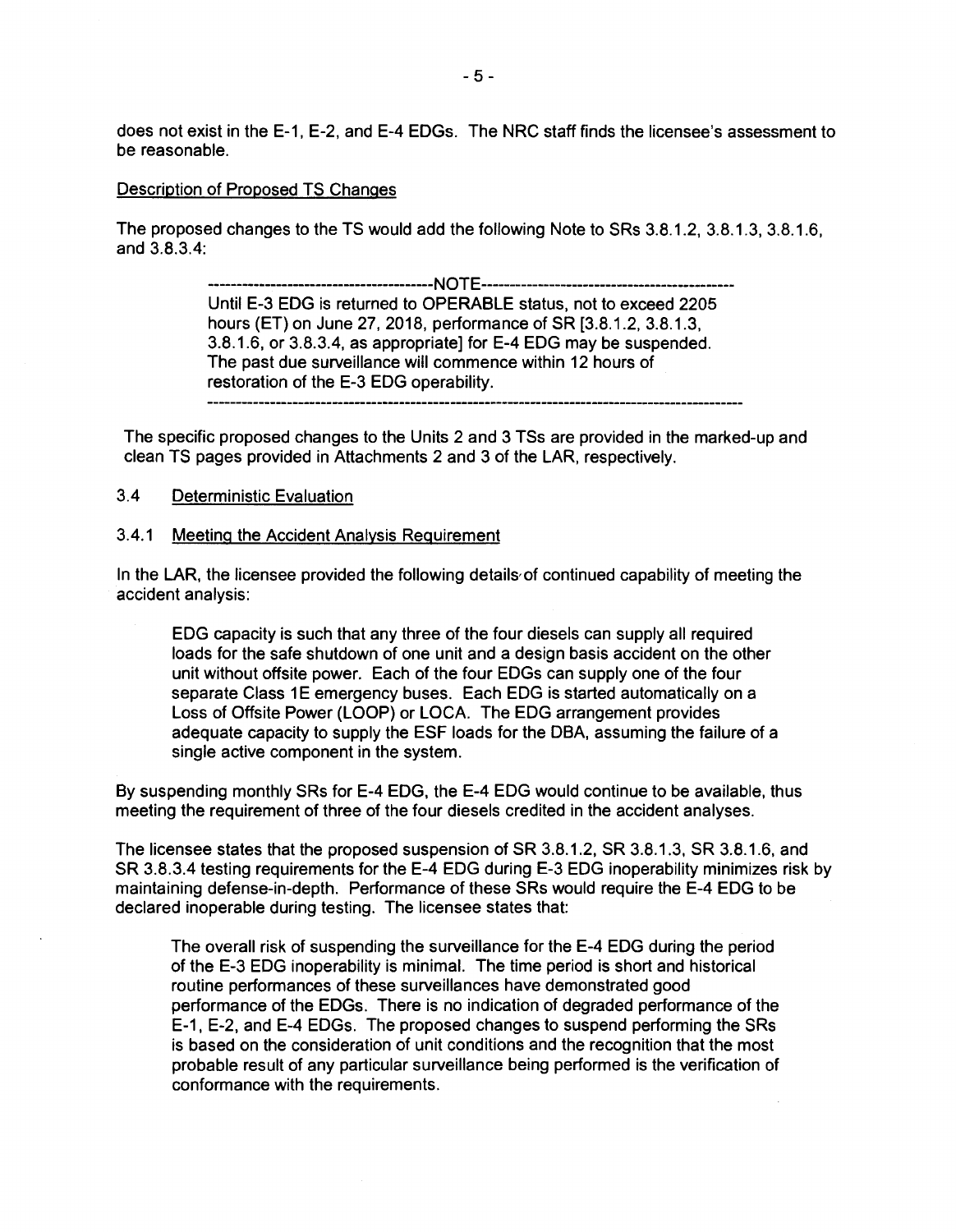The licensee states in the LAR that the E-4 EDG has successfully passed all monthly surveillances during the period from July 14, 2017 to May 17, 2018. Based on past successful performance of SRs for E-4 EDG, the NRC staff has reasonable assurance that the E-4 EDG will perform its function when required, even if the next monthly SRs for the E-4 EDG are temporarily delayed/suspended until the E-3 EDG is returned to service. Therefore, AC power sources credited in the accident analyses will remain the same.

Furthermore, based on the licensee's inspection of the E-1, E-2, and E-4 EDGs, the missing pin in the inlet air check valve that caused the abnormal conditions for the E-3 EDG was found to be bound tightly and staked correctly in the other three EDGs, and no other degraded conditions were identified. This provides reasonable assurance that no common cause failures exist that affect the remaining EDGs. As discussed under compensatory measures, Section 3.4.2 of this safety evaluation, the licensee will also secure the remaining EDGs during the period of inoperability of the E-3 EDG, and pre-stage the "N+1" Flex Pump and Flex Generator inside the site protected area to allow for more rapid deployment in the event of a LOOP with concurrent additional EDG failures.

After reviewing the LAR and the relevant UFSAR section, the NRC staff finds that three EDGs will remain available and continue to meet the accident analysis without offsite power. Other than the temporary suspension, the SRs remain unchanged and therefore will continue to meet 10 CFR 50.36(c)(3). Based on the above review, the NRC staff finds the temporary suspension of SRs 3.8.1.2, 3.8.1.3, 3.8.1.6, and 3.8.3.4 for the E-4 EDG acceptable.

#### 3.4.2 Compensatory Measures/Additional Defense-in-Depth Measures

In the LAR, the licensee states:

The following compensatory measures will be implemented to support the proposed emergency license amendment request.

- The E-1, E-2, and E-4 EDGs shall be protected during the period of inoperability of the E-3 EDG.
- The E-1, E-2, and E-3 EDGs shall be protected from the time of restoration of the E-3 EDG until the E-4 EDG monthly surveillance is satisfactorily performed.
- The Conowingo SBO line, station batteries, and battery chargers, shall be protected, as defense-in-depth, during the suspended EDG surveillance time authorized by the proposed emergency license amendment. In addition, access to the substations will be controlled.
- The "N+1" Flex Pump and Flex Generator will be pre-staged inside the site protected area to allow for more rapid deployment in the event of a LOOP with concurrent additional EDG failures. The use of the "N+1" equipment allows the required FLEX gear to be retained within the protected building, preserving them for an actual FLEX event. This will be controlled in accordance with [existing] plant procedures.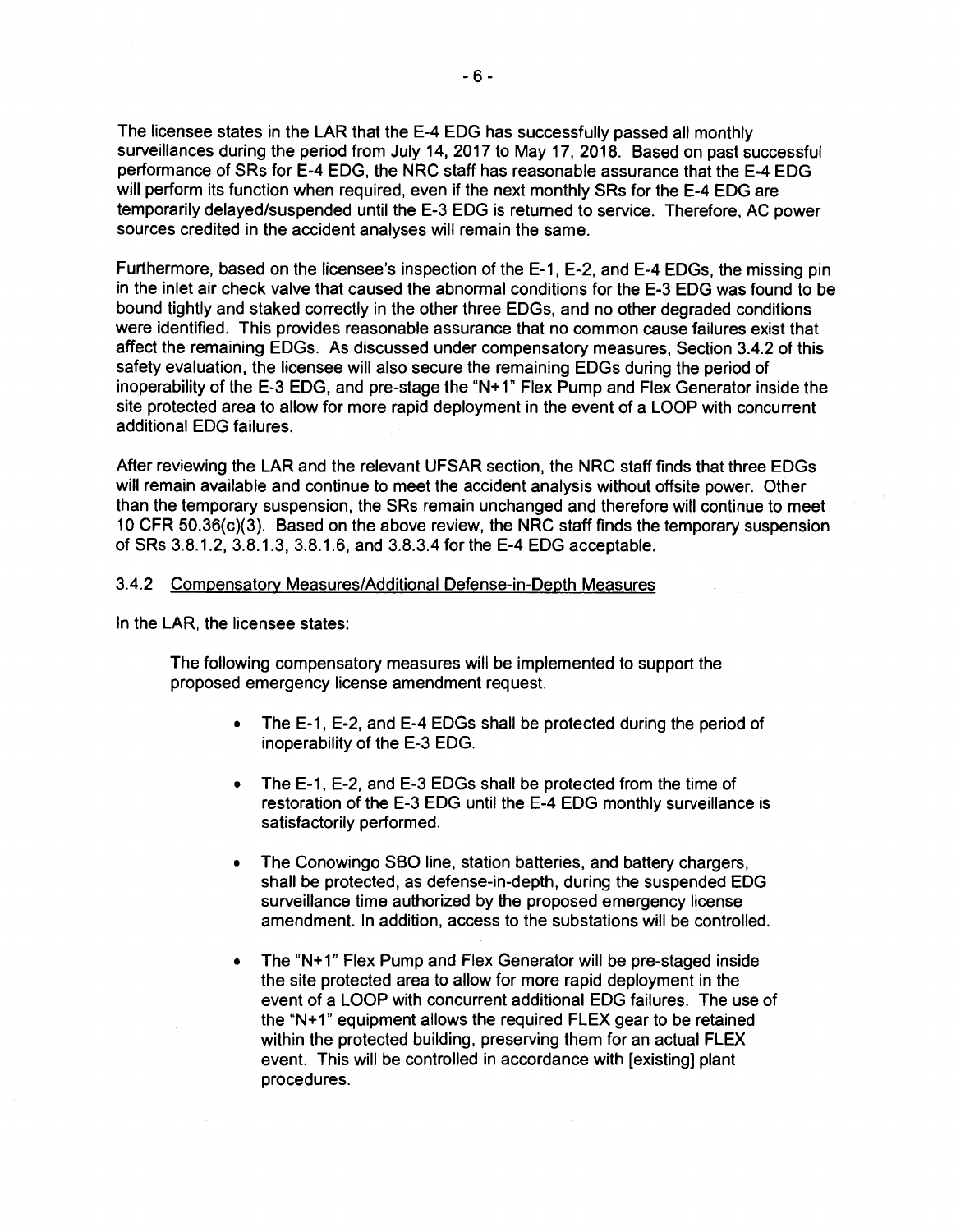- Component testing or maintenance of safety systems in the off-site power systems and important non-safety equipment in the off-site power systems which can increase the likelihood of a plant transient or LOOP, as determined by plant management, will be avoided during the ... suspended EOG surveillance time authorized by the proposed emergency license amendment.
- The following equipment shall be protected as defense-in-depth, during the suspended EOG surveillance time authorized by the proposed emergency license amendment:
	- o **RHR** Pumps
	- o CS Pumps
	- o HPSW Pumps
	- o All 4kV Bus Rooms
	- o LPCI Swing Buses
	- o A ESW Pump
	- o B MCREV Fan
	- o B Standby Gas Treatment Fan
	- o 200021 (2) 125V DC Bus
	- o 300024 125V DC Bus
	- o E124-R-C
	- o E134-W-A
	- o E224-R-B
	- o E234-R-B
	- o E324-R-B
	- o E334-R-B
	- o E424-W-A
	- o E434-R-B
- Discretionary substation maintenance shall not be allowed during the suspended EOG surveillance time authorized by the proposed emergency licensed amendment.
- The High Pressure Coolant Injection (HPCI) pump, Reactor Core Isolation Cooling (RCIC) pump, and the Residual Heat Removal (RHR) pump associated with the operable EDGs will not be removed from service for elective maintenance activities during the suspended EOG surveillance time authorized by the proposed emergency license amendment.
- The system load dispatcher shall be contacted once per day to determine if any significant grid perturbations (i.e., high grid loading unable to withstand a single contingency of line or generation outage) are expected during the suspended EOG surveillance time authorized by the proposed emergency license amendment. If significant grid perturbations are expected, station managers will assess the conditions and determine the best course for the plant.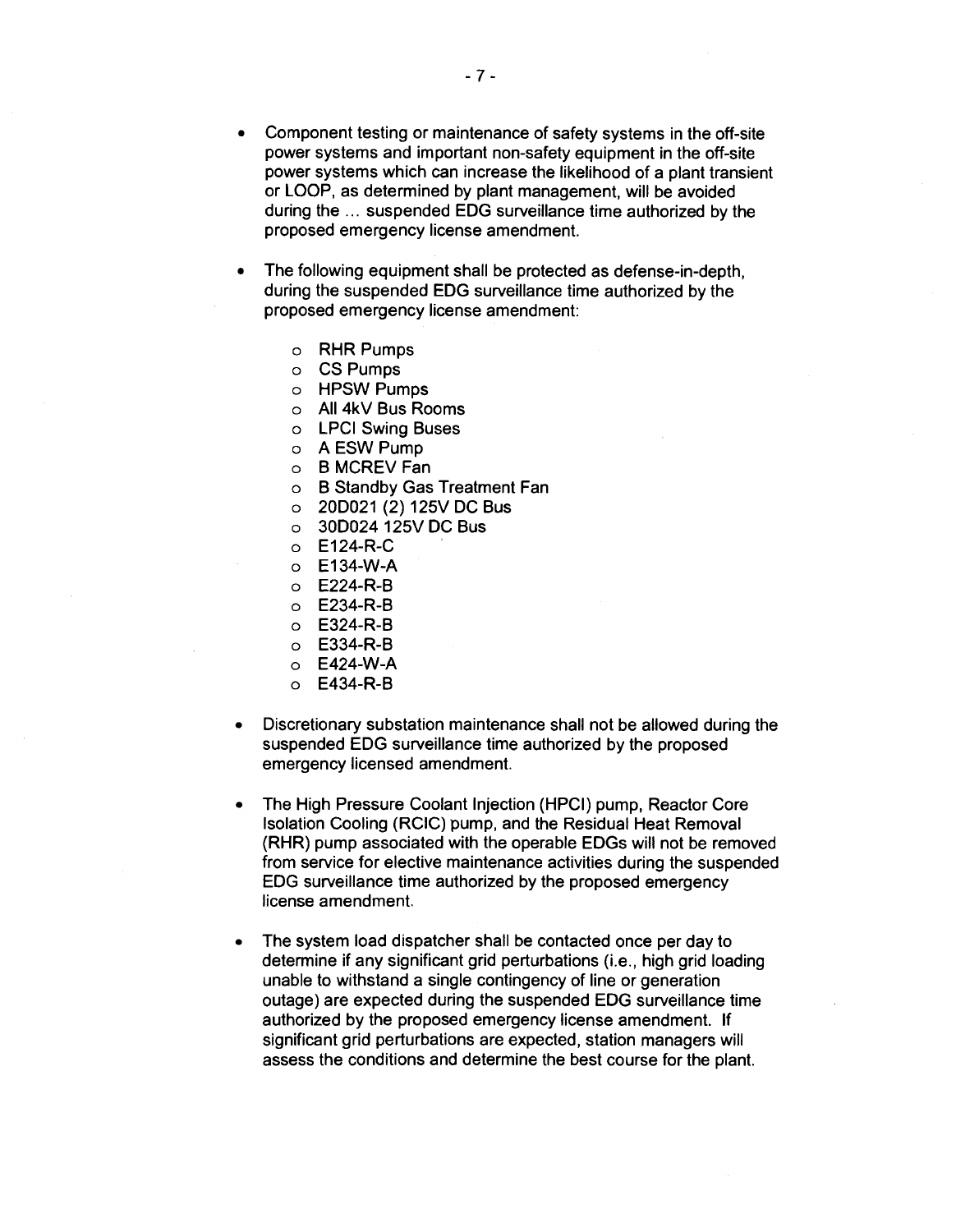Additionally, during the suspended EOG surveillance time authorized by the proposed emergency license amendment, Operations shift crews will be briefed at the beginning of each shift regarding actions in response to a Loss of Offsite Power (LOOP) per applicable plant procedures. Also, all required Fire Risk Management Actions (RMAs) will be performed in accordance with site procedures that fulfill the requirements of 10 CFR 50.65(a)(4).

The NRC staff finds that the above compensatory measures will provide defense-in-depth, add to the safety **Risk** Management of the plant, and are appropriate for managing the increase in risk per 10 CFR 50.65(a)(4); therefore, the measures are acceptable.

### 3.4.3 Safety Margin

The licensee will continue to meet the accident analysis requirements (considering no additional failure in safety-related equipment in any other train except those impacted by the E-3 EOG inoperability). The NRC staff finds that there will be no or minimal reduction in safety margin.

#### 3.4.4 Risk Insights Evaluation

In its LAR, the licensee stated that the basis for the proposed changes is a "one-time, deterministic emergency license amendment to suspend performing required surveillance testing on the E-4 EOG per TS 3.8.1 surveillance requirements." Therefore, the subject LAR was not a risk-informed request and a risk evaluation was neither required nor submitted for the purpose of making a regulatory decision.

The NRC staff determined that "special circumstances," as discussed in NUREG-0800, Section 19.2, "Review of Risk Information Used to Support Permanent Plant-Specific Changes to the Licensing Basis; General Guidance," which would have necessitated additional risk information be provided, did not exist. As such, the NRC staff did not request any additional risk information associated with the review of this LAR.

While this is not a risk-informed LAR, the licensee did provide risk insights related to the proposed change in Section 3.2 of Attachment 1 to the LAR. The risk insights provided by the licensee did not include any numerical results. The NRC staff considered the licensee-provided qualitative risk insights to aid in the deterministic review of the proposed change. The staff reviewed the Peach Bottom Standardized Plant Analysis Risk Model (SPAR). The review of the Peach Bottom SPAR and the licensee-provided risk insights supported the traditional engineering conclusions associated with the licensee's proposed compensatory actions. The risk insights did not challenge the engineering conclusions that the proposed changes maintain defense-in-depth.

#### 3.4.5 Technical Evaluation Summary

Based on the above technical evaluation, the NRC staff finds that the proposed TS changes will have minimal impact on the continued safe operation and safe shutdown capability of the plant. The licensee will continue to meet the regulatory requirements listed in Section 2.0 above, except for those GOCs temporarily impacted by non-availability of a redundant source of safetyrelated onsite power while the plant is in a TS Action Statement. Therefore, the NRC staff concludes that the proposed temporary suspension of the surveillance of the E-4 EOG until the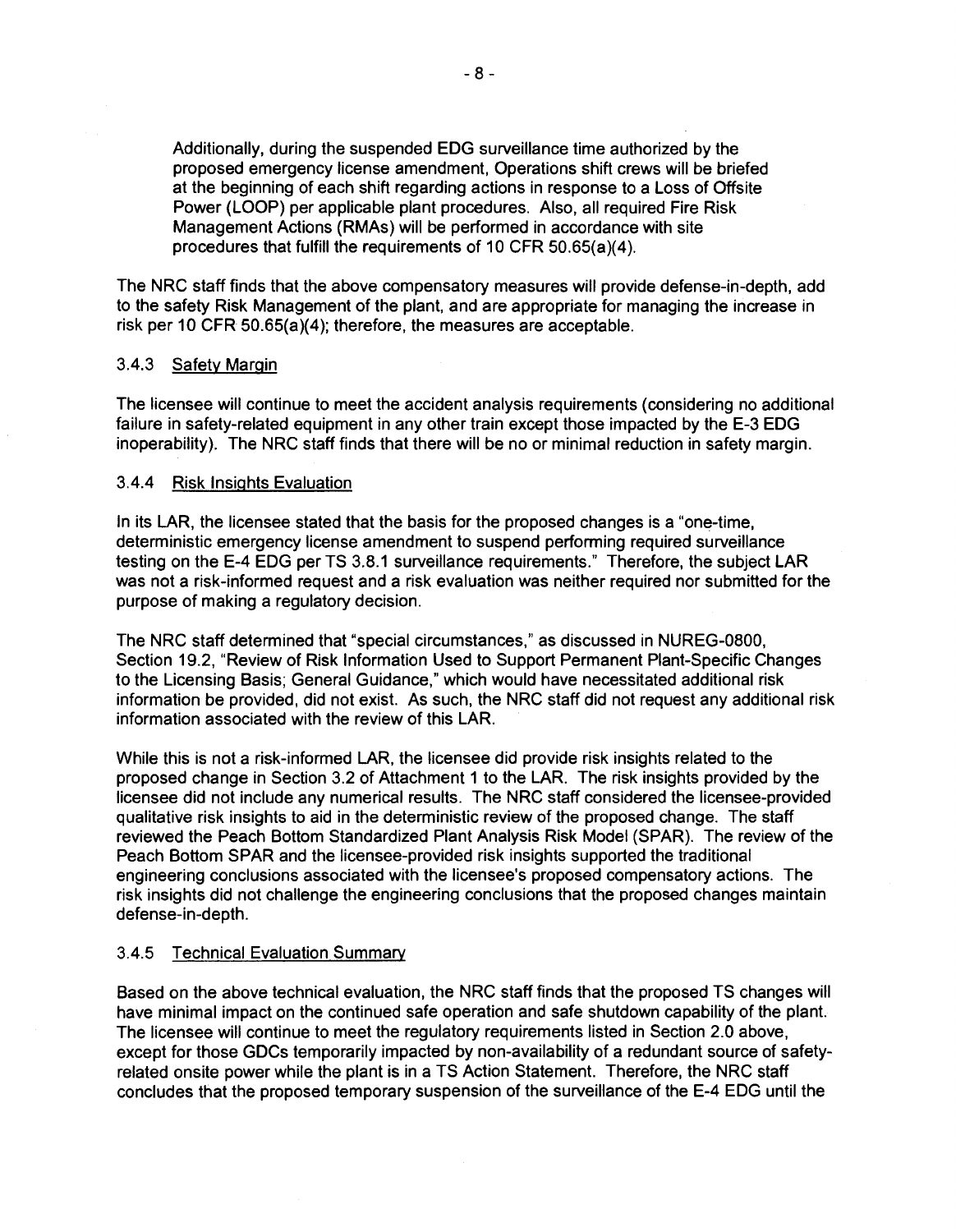E-3 EDG is returned to OPERABLE status, not to exceed 2205 hours (ET) on June 27, 2018, is acceptable.

#### 4.0 EMERGENCY SITUATION

The NRC's regulations in 10 CFR 50.91(a)(5) state that where the NRC finds that an emergency situation exists, in that failure to act in a timely way would result in derating or shutdown of a nuclear power plant, or in prevention of either resumption of operation or of increase in power output up to the plant's licensed power level, it may issue a license amendment involving no significant hazards consideration without prior notice and opportunity for a hearing or for public comment. In such a situation, the NRC will publish a notice of issuance under 10 CFR 2.106, providing for opportunity for a hearing and for public comment after issuance.

As discussed in the licensee's application dated June 21, 2018, the licensee requested that the proposed amendments be processed by the NRC on an emergency basis. The licensee provided the following basis for processing the proposed amendments as emergency amendments.

On June 13, 2018, at 2205 hours (ET), Peach Bottom, Units 2 and 3, entered a 14-day LCO action statement due to an unplanned manual shutdown of the E-3 EDG that occurred during monthly TS surveillance testing due to abnormal conditions and the EDG was declared inoperable. Due to the configuration and shared electrical distribution system at Peach Bottom, Units 2 and 3, TS 3.8.1, Condition B (i.e., one EDG inoperable) was entered. Maintenance activities continue in support of restoring the E-3 EDG to an operable status. The licensee expects the work will be completed and the E-3 EDG is planned to be returned to service by June 23, 2018, at 2300 hours (ET). However, monthly scheduled surveillance testing of the E-4 EDG is required to be completed by no later than June 25, 2018, at 1045 hours (ET), including the allowed 25 percent grace period per SR 3.0.2.

As a result of the E-3 EDG inoperability, troubleshooting commenced and on June 14, 2018, station mechanical maintenance craft personnel were performing visual inspections of E-3 EOG combustion air supply process flow path and discovered a missing pin in the turbocharger scavenging air inlet check valve. Further inspections downstream of the check valve discovered the remains of a pin and damage to the turbocharger inlet vanes leading edges. Metal fines from the pin interacting with the turbocharger were discovered in the inlet plenum, warranting further internal inspections.

An inspection of the other three EOGs (i.e., E-1, E-2, and E-4) inlet air check valves determined that the pins are bound tightly and staked correctly and no other degraded conditions were identified. All three valves stroked smoothly and did not exhibit any of the same characteristics found on the E-3 EOG during troubleshooting. Based on the research performed as noted above and the inspections performed on June 14, 2018, the licensee concluded that no common cause failures exist for the remaining EOGs and that they remain operable.

If the E-3 EDG is not restored to an operable status on June 23, 2018, at 2200 hours (ET) as currently scheduled and the extended restoration time exceeds June 25, 2018, at 1045 hours (ET), the E-4 EDG would exceed the monthly surveillance test frequency (including the 25 percent grace period) and would be declared inoperable. Testing the E-4 EOG during the time when the E-3 EOG is out-of-service would also require the E-4 to be declared inoperable during testing. With two inoperable EDGs, both Peach Bottom units would be required to enter TS 3.8.1, Condition F, "Two or more DGs inoperable." Condition F specifies that at least one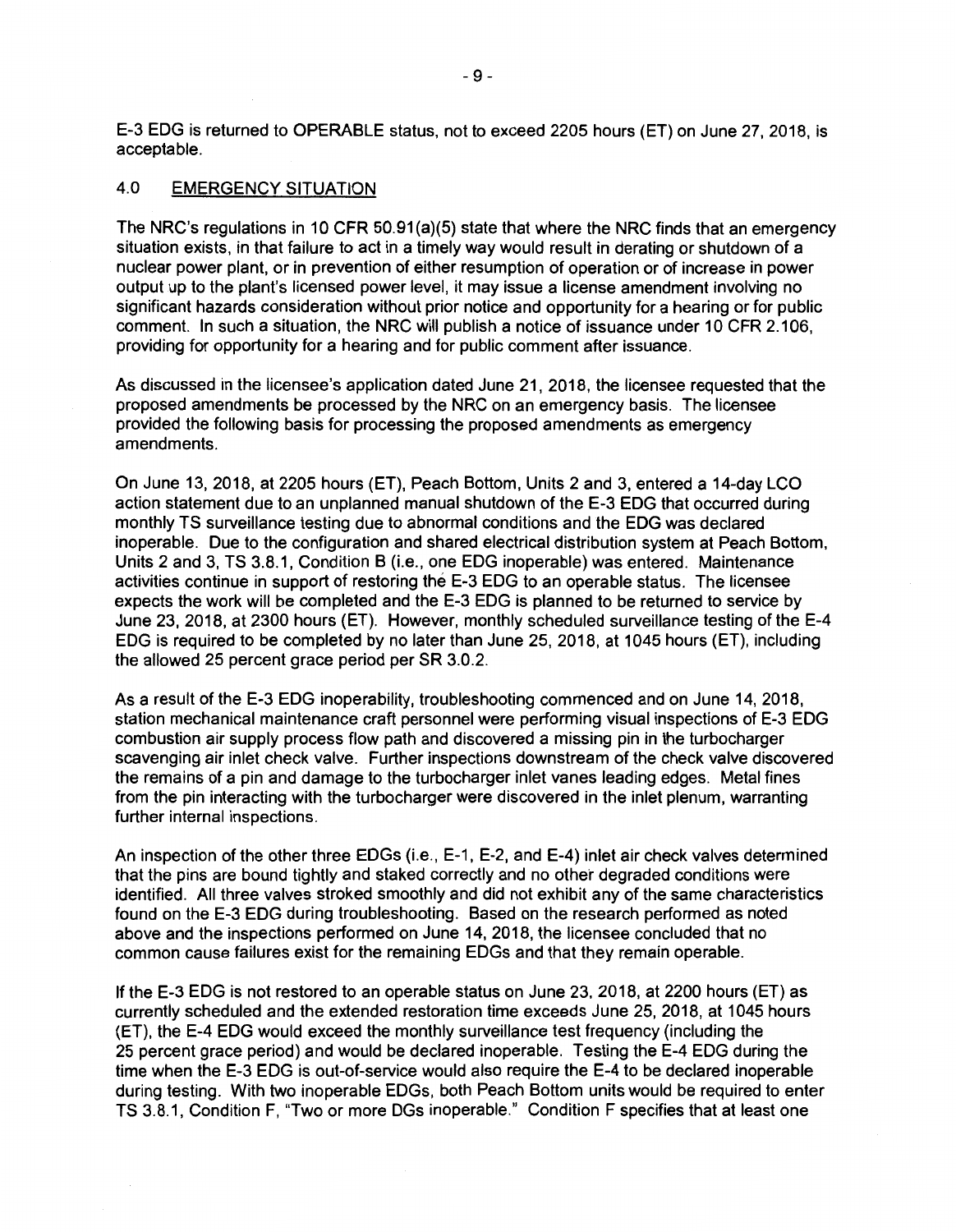EDG be restored to an operable status within 2 hours. In addition, TS Condition G would apply if the Condition F CT is not met and both Peach Bottom units would need to be placed in Mode 3, "Hot Shutdown," within 12 hours.

Consequently, the need for these one-time proposed changes was not expected, and the licensee requested the proposed changes to the TS on a one-time emergency basis to suspend performing the required monthly surveillance testing of E-4 EDG until such time that the work on the E-3 EDG is completed, not to exceed 2205 hours (ET) on June 27, 2018,.

#### NRC Staff Conclusion

The NRC staff reviewed the licensee's basis for processing the proposed amendments as emergency amendments (as discussed above) and agrees that an emergency situation exists consistent with the provisions in 10 CFR 50.91(a)(5). Furthermore, the NRC staff determined that: (1) the licensee used its best efforts to make a timely application; (2) the licensee could not reasonably have avoided the situation; and (3) the licensee has not abused the provisions of 10 CFR 50.91(a)(5). Based on these findings, and the determination that the amendments involve no significant hazards consideration as discussed below, the NRC staff has determined that a valid need exists for issuance of the license amendments using the emergency provisions of 10 CFR 50.91(a)(5).

#### 5.0 FINAL NO SIGNIFICANT HAZARDS CONSIDERATION

The NRC's regulation in 10 CFR 50.92(c) states that the NRC may make a final determination, under the procedures in 10 CFR 50.91, that a license amendment involves no significant hazards consideration if operation of the facility, in accordance with the amendment, would not: (1) involve a significant increase in the probability or consequences of an accident previously evaluated; or (2) create the possibility of a new or different kind of accident from any accident previously evaluated; or (3) involve a significant reduction in a margin of safety.

An evaluation of the issue of no significant hazards consideration is presented below:

1. Does the proposed change involve a significant increase in the probability or consequences of an accident previously evaluated?

#### Response: No.

The proposed license amendment provides a deterministic one-time change to suspend the monthly surveillance testing for the E-4 EDG following restoration of the E-3 EDG to operable status. These changes will have no effect on accident probabilities since the EDGs are not considered accident initiators. The proposed suspension of the E-4 EDG surveillance interval does not require any physical plant modifications. Since no individual precursors of an accident are affected, the proposed amendment does not increase the probability of a previously analyzed event.

The consequences of an evaluated accident are determined by the operability of plant systems designed to mitigate those consequences. The EDGs are backup power to components that mitigate the consequences of accidents. The current TSs permit a single EDG to be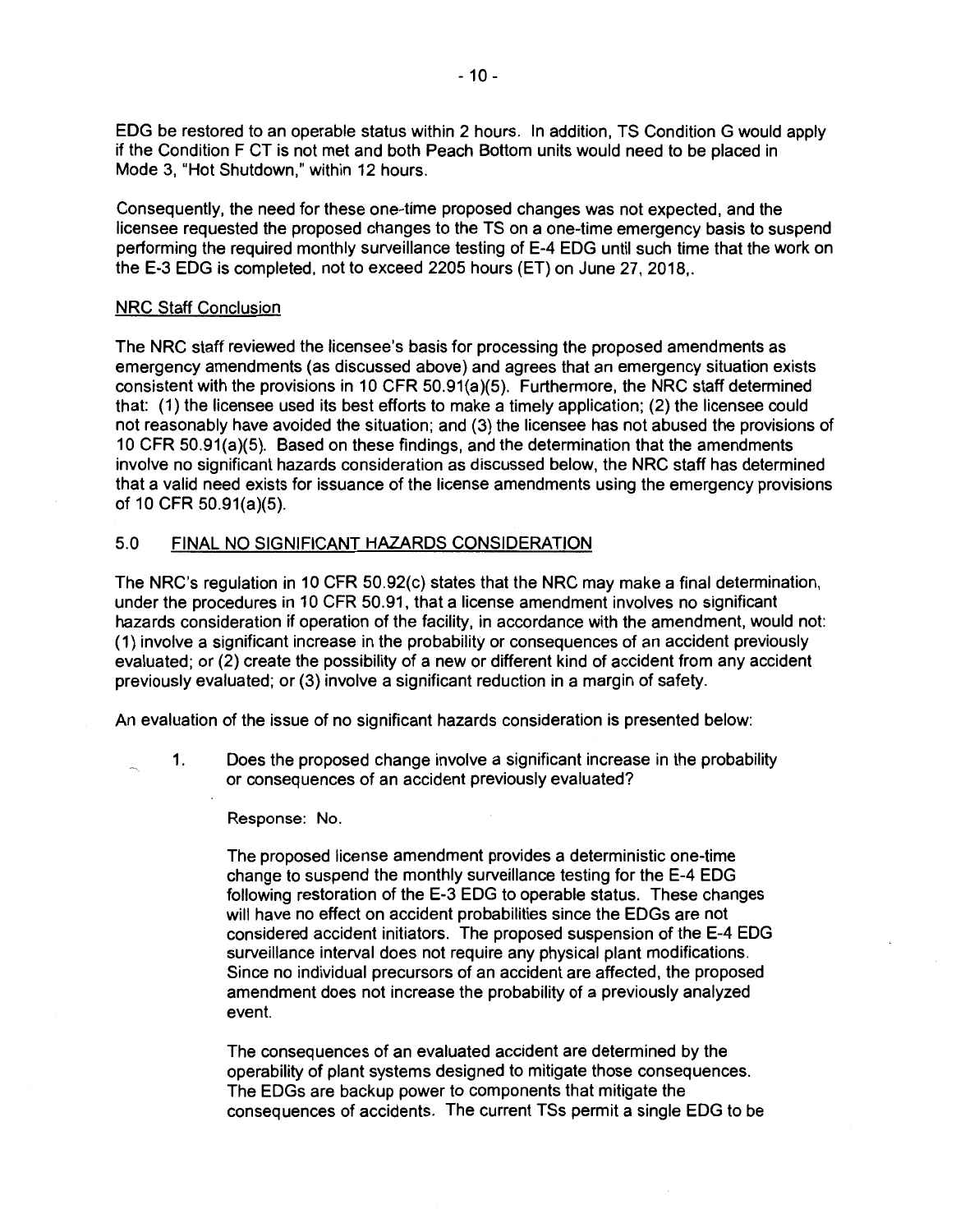inoperable for up to 14 days. The proposed changes would suspend the monthly surveillance testing for the E-4 EOG on a one-time basis, such that the testing would commence following restoration of the E-3 EOG. The proposed changes do not affect any of the assumptions used in deterministic safety analysis. Likewise, the suspension of SR 3.8.1.2, SR 3.8.1.3, SR 3.8.1.6, and 3.8.3.4 related to the E-4 EOG testing temporary basis has no impact on any of the assumptions used in deterministic safety analysis. Granting the proposed change will not adversely affect the consequences of an accident previously evaluated.

Therefore, the proposed amendments do not involve a significant increase in the probability or consequences of an accident previously evaluated.

2. Does the proposed change create the possibility of a new or different kind of accident from any accident previously evaluated?

Response: No.

Creation of the possibility of a new or different kind of accident requires creating one or more new accident precursors. New accident precursors may be created by modifications of plant configuration, including changes in allowable modes of operation.

The proposed license amendment provides a deterministic one-time change to suspend the monthly surveillance testing of the E-4 EOG following restoration of the E-3 EOG to operable status. These proposed changes do not involve a modification or the physical configuration of the plant (i.e., no new equipment will be installed), create any new failure modes for existing equipment, or create any new limiting single failures. The plant equipment considered available when evaluating the proposed change remains unchanged. Suspending SR 3.8.1.2, SR 3.8.1.3, SR 3.8.1.6 and 3.8.3.4 related to the E-4 EOG testing on a temporary basis will permit completion of repair activities on the E-3 EOG should they be delayed without incurring transient risks associated with performing a dual-unit shutdown with the EOG unavailable.

Therefore, the proposed amendments do not create the possibility of a new or different kind of accident from any accident previously evaluated.

3. Does the proposed change involve a significant reduction in a margin of safety?

Response: No.

The proposed license amendment provides a deterministic one-time change suspending the monthly surveillance testing of the E-4 EOG following restoration of the E-3 EOG to operable status. A deterministic evaluation of the proposed changes demonstrates there is sufficient margin to safety during the time period that the E-4 EOG surveillance testing is delayed. The overall risk of not performing SR 3.8.1.2, SR 3.8.1.3, SR 3.8.1.6, and SR 3.8.3.4 for the E-4 EOG is minimal and is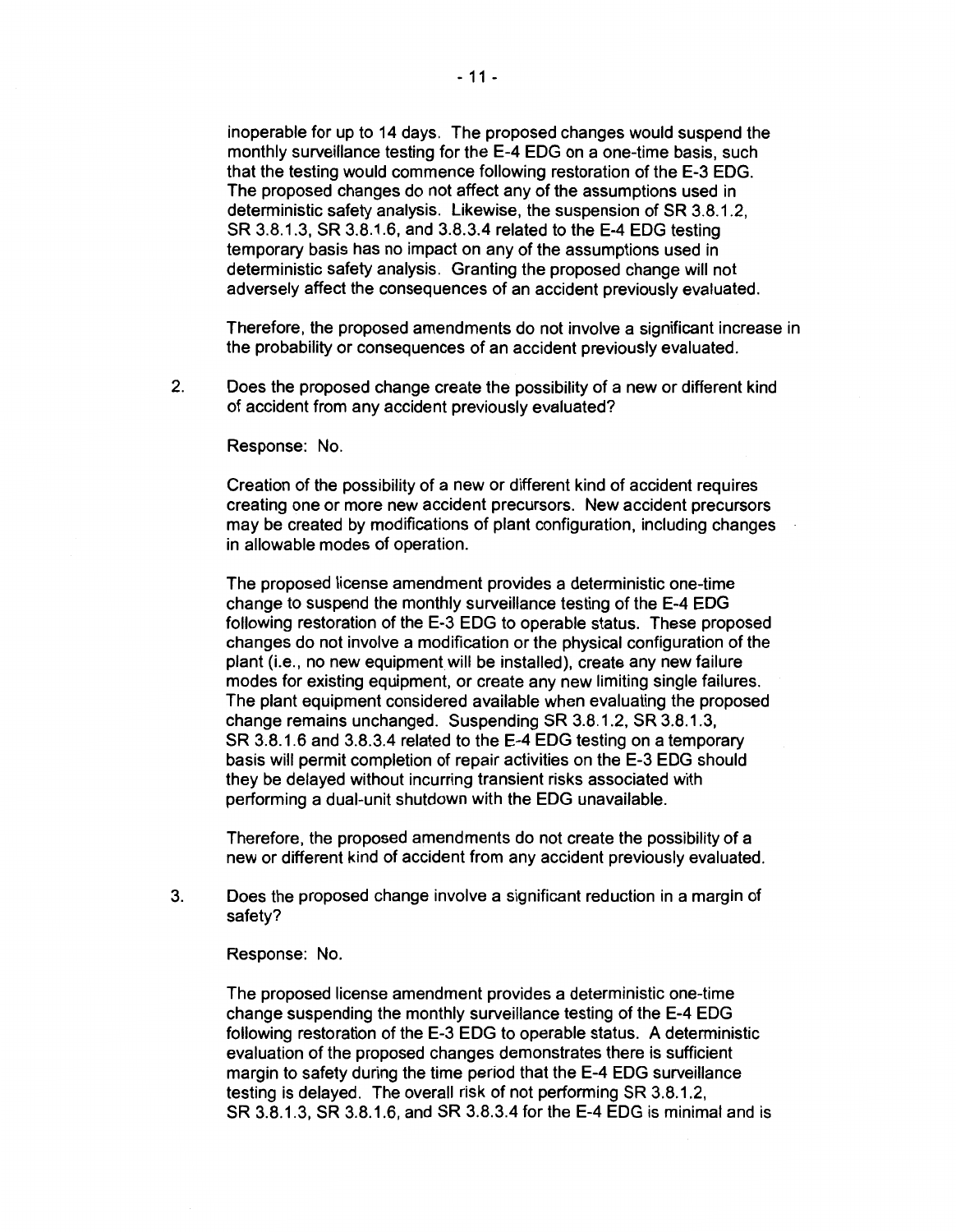consistent with defense-in-depth philosophy. The time period of the temporary suspension is short and historical routine performance of SR 3.8.1.2, SR 3.8.1.3, SR 3.8.1.6, and 3.8.3.4 have demonstrated good performance of the E-4 EOG. The E-1 and E-2 EDGs are not affected by the proposed changes and would remain operable along with the E-4 EOG during the suspended period that the E-3 EOG is inoperable. Suspending the SR 3.8.1.2, SR 3.8.1.3, and SR 3.8.1.6 is based on the consideration of unit conditions and the recognition that the most probable result of any particular surveillance being performed is the verification of conformance with the requirements.

Therefore, the proposed amendments do not result in a significant reduction in the margin of safety.

Based on the above evaluation, the NRC staff concludes that the three standards of 10 CFR 50.92(c) are satisfied. Therefore, the NRC staff has made a final determination that no significant hazards consideration is involved for the proposed amendments and that the amendments should be issued as allowed by the criteria contained in 10 CFR 50.91.

## 6.0 STATE CONSULTATION

In accordance with the Commission's regulations, the Pennsylvania State official was notified by phone on June 22, 2018, of the proposed issuance of the amendments.

### 7.0 ENVIRONMENTAL CONSIDERATION

The amendments change requirements with respect to the installation or use of facility components located within the restricted area as defined in 10 CFR Part 20 or change SRs. The NRC staff has determined that the amendments involve no significant increase in the amounts, and no significant change in the types, of any effluents that may be released offsite, and that there is no significant increase in individual or cumulative occupational radiation exposure. Accordingly, the amendments meet the eligibility criteria for categorical exclusion set forth in 10 CFR 51.22(c){9). Pursuant to 10 CFR 51.22{b), no environmental impact statement or environmental assessment need be prepared in connection with the issuance of the amendments.

## 8.0 CONCLUSION

The Commission has concluded, based on the considerations discussed above, that: (1) there is reasonable assurance that the health and safety of the public will not be endangered by operation in the proposed manner, (2) there is reasonable assurance that such activities will be conducted in compliance with the Commission's regulations, and (3) the issuance of the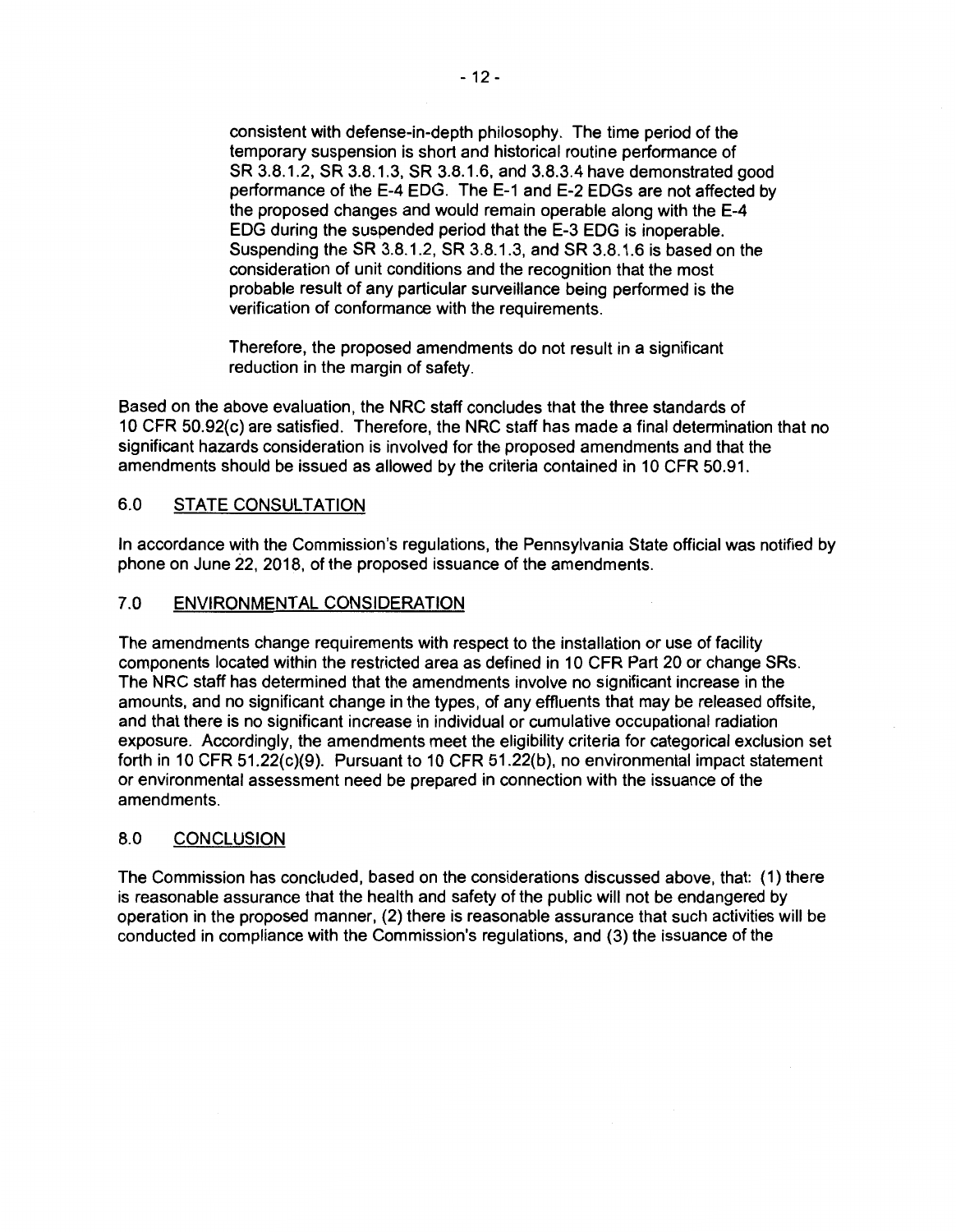amendments will not be inimical to the common defense and security or to the health and safety of the public.

 $\bar{z}$ 

 $\bar{a}$ 

Principal Contributors: I. Tseng

V. Goel M. Reisi-Fard P. Snyder J. Tobin

 $\bar{z}$ 

 $\mathbb{R}^2$ 

Date: June 23, 2018

 $\sim 10^6$